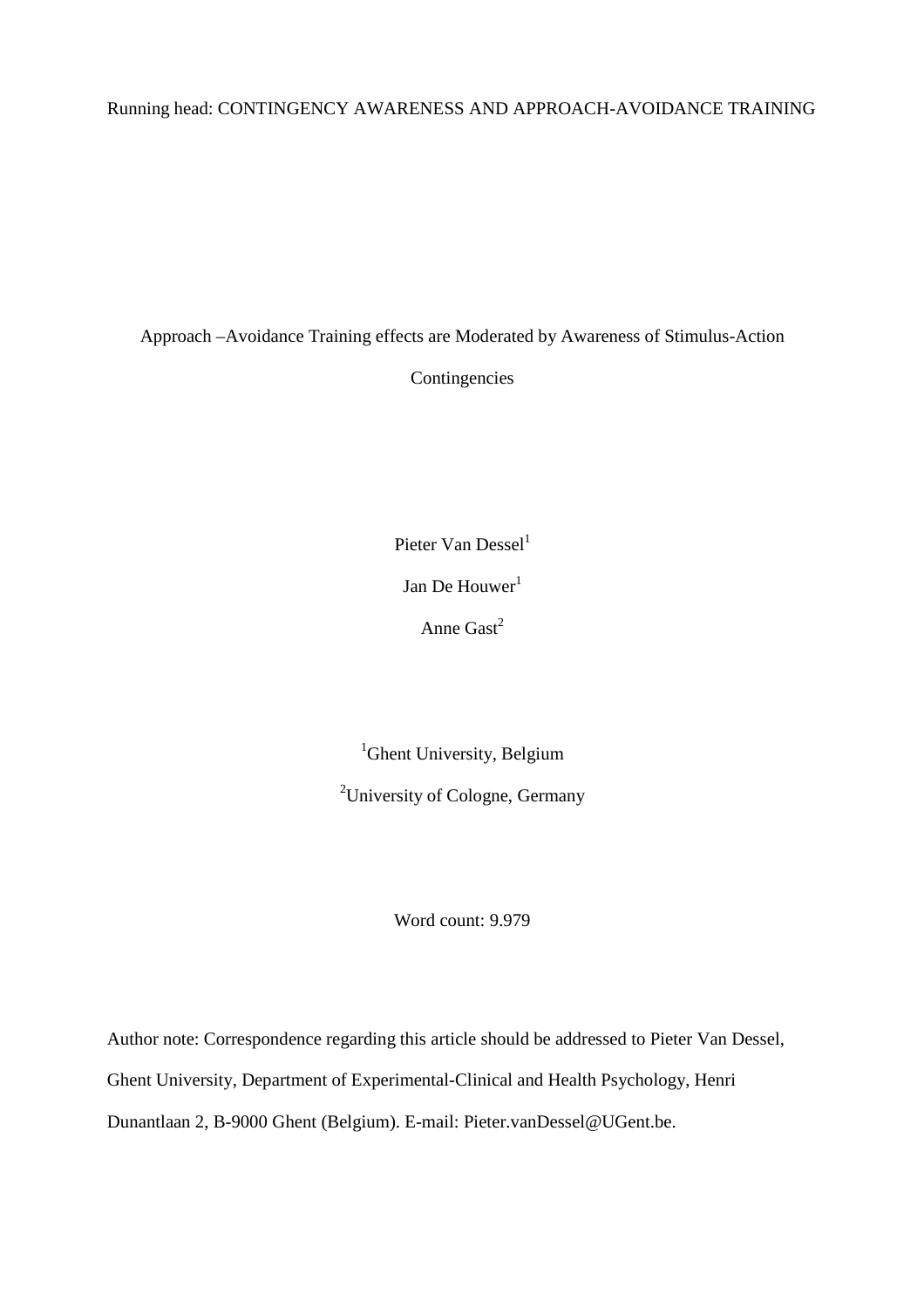#### **Abstract**

Prior research suggests that repeatedly approaching or avoiding a stimulus changes the liking of that stimulus. In two experiments, we investigated the relationship between, on the one hand, effects of approach-avoidance (AA) training on implicit and explicit evaluations of novel faces and, on the other hand, contingency awareness as indexed by participants' memory for the relation between stimulus and action. We observed stronger effects for faces that were classified as contingency aware and found no evidence that AA training caused changes in stimulus evaluations in the absence of contingency awareness. These findings challenge the standard view that AA training effects are (exclusively) the product of implicit learning processes, such as the automatic formation of associations in memory.

*Keywords:* approach, avoidance, training, contingency awareness, implicit attitudes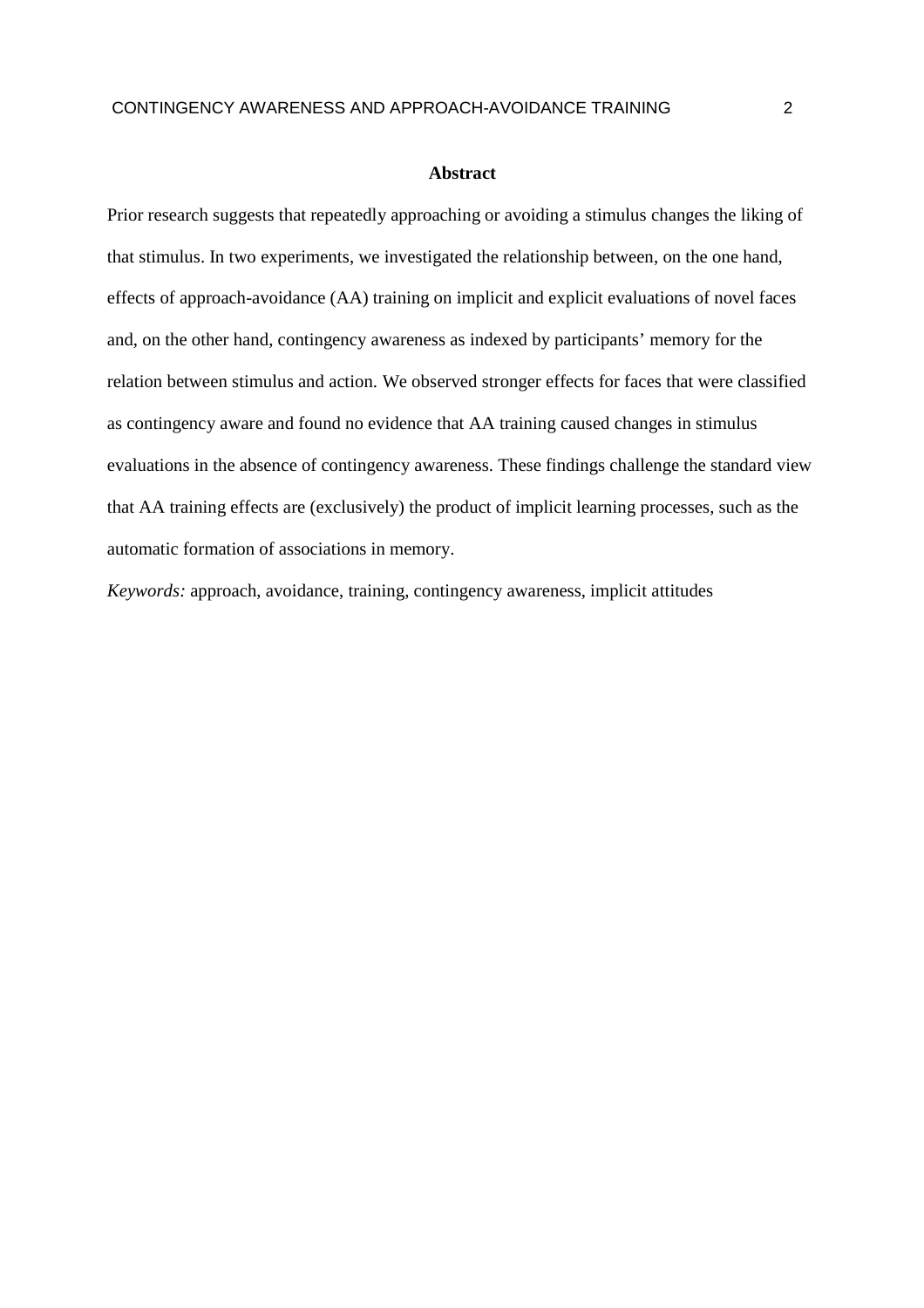# **Approach –Avoidance Training effects are Moderated by Awareness of Stimulus-Action Contingencies**

Actions of approach and avoidance (AA) are assumed to be closely linked to the evaluation of a stimulus as good or bad. First, evaluative stimuli are thought to automatically evoke approach (in the case of positive stimuli) or avoidance responses (in the case of negative stimuli; e.g., Chen & Bargh, 1999; but see Rotteveel et al., 2015). Second, AA movements have also been used to change the evaluation of stimuli. For instance, Kawakami, Phills, Steele, and Dovidio (2007) demonstrated that participants who repeatedly approached photographs of Black people exhibited more positive evaluations of Black people on the Implicit Association Test (IAT; Greenwald, McGhee, & Schwartz, 1998) than participants who repeatedly avoided photographs of Black people. Recent research indicates that AA training causes changes in the evaluations of a variety of well-known stimuli, such as familiar alcoholic drinks (Wiers, Eberl, Rinck, Becker, & Lindenmeyer, 2011), insects and spiders (Jones, Vilensky, Vasey, & Fazio, 2013), or contamination-related objects (Amir, Kuckertz, & Najmi, 2013).

Researchers have considered whether AA training procedures can also be used to establish evaluations of novel stimuli. Woud, Becker, and Rinck (2008) reported that participants who repeatedly performed AA movements in response to pictures of faces with neutral emotional expressions exhibited a preference for approached faces on an implicit measure of evaluation (the evaluative priming task; Fazio, Sanbonmatsu, Powell, & Kardes, 1986). A growing number of studies have provided evidence that AA training causes changes in implicit (e.g., Woud, Maas, Becker, & Rinck, 2013) and explicit evaluations (e.g., Huijding, Muris, Lester, Field, & Joosse, 2011; Laham, Kashima, Dix, Wheeler, & Levis, 2014) of novel stimuli. Vandenbosch and De Houwer (2011), however, failed to find any evidence for AA training effects on evaluations of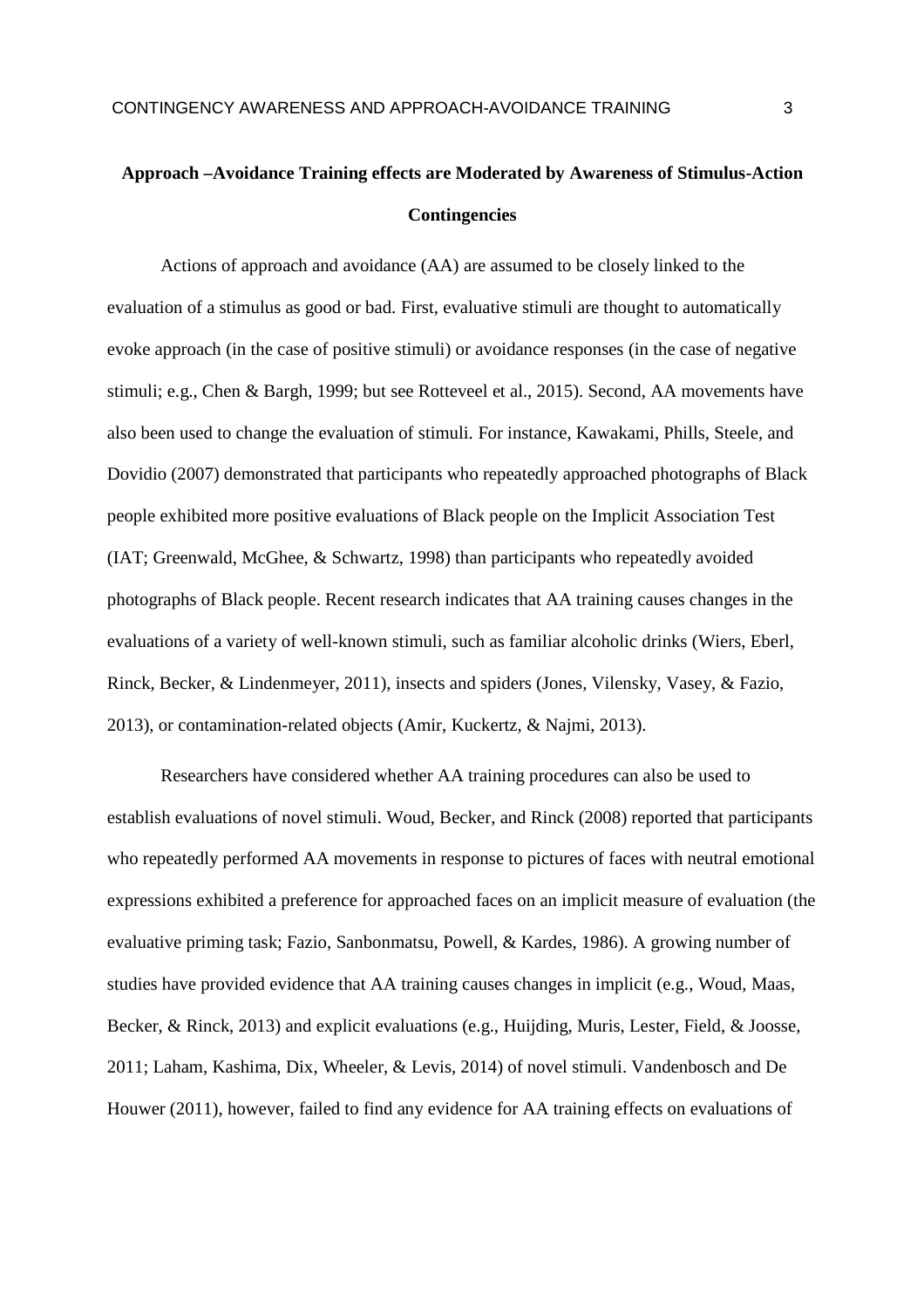novel faces in five experiments and failed to reproduce the effect reported by Woud et al. (2008) when reanalyzing their data, suggesting that AA training effects may be subject to subtle boundary conditions or moderators that yet have to be identified.

The aim of the present study was to investigate the role of one possible moderator, namely contingency awareness. The role of contingency awareness has been an important topic in research on the acquisition of preferences via conditioning procedures. In evaluative conditioning (EC) studies, neutral conditioned stimuli (CSs) are repeatedly paired with positive or negative unconditioned stimuli (USs), resulting in changes in liking of the CSs. Some have argued that EC differs from other variants of conditioning in that EC can occur in the absence of conscious awareness of the contingency between CS and US (e.g., Baeyens, Eelen, & van den Bergh, 1990; Olson & Fazio, 2001). However, a number of studies have challenged this view and provided evidence that EC effects can be observed only when participants are able to report the contingency between CS and US (e.g., Pleyers, Corneille, Luminet, & Yzerbyt, 2007; Gast, De Houwer, & De Schryver, 2012). Though there is still debate about the necessity of the awareness of the CS-US contingencies in EC effects (see for instance, Hütter, Sweldens, Stahl, Unkelbach, & Klauer, 2012), there is general consensus that contingency awareness is an important moderator of EC effects (Hofmann, De Houwer, Perugini, Baeyens, & Crombez, 2010; Sweldens, Corneille, & Yzerbyt, 2014).

AA training effects resemble EC effects in that a change in liking is observed that results from a contingency between a neutral stimulus and a valenced event. Whereas in EC studies, the valenced event is typically conceived of as the presentation of a stimulus (De Houwer, 2007; but see Gast & Rothermund, 2011), in AA studies the valenced event corresponds to the execution of a valenced action (De Houwer, 2007). Hence, the role of contingency awareness can be studied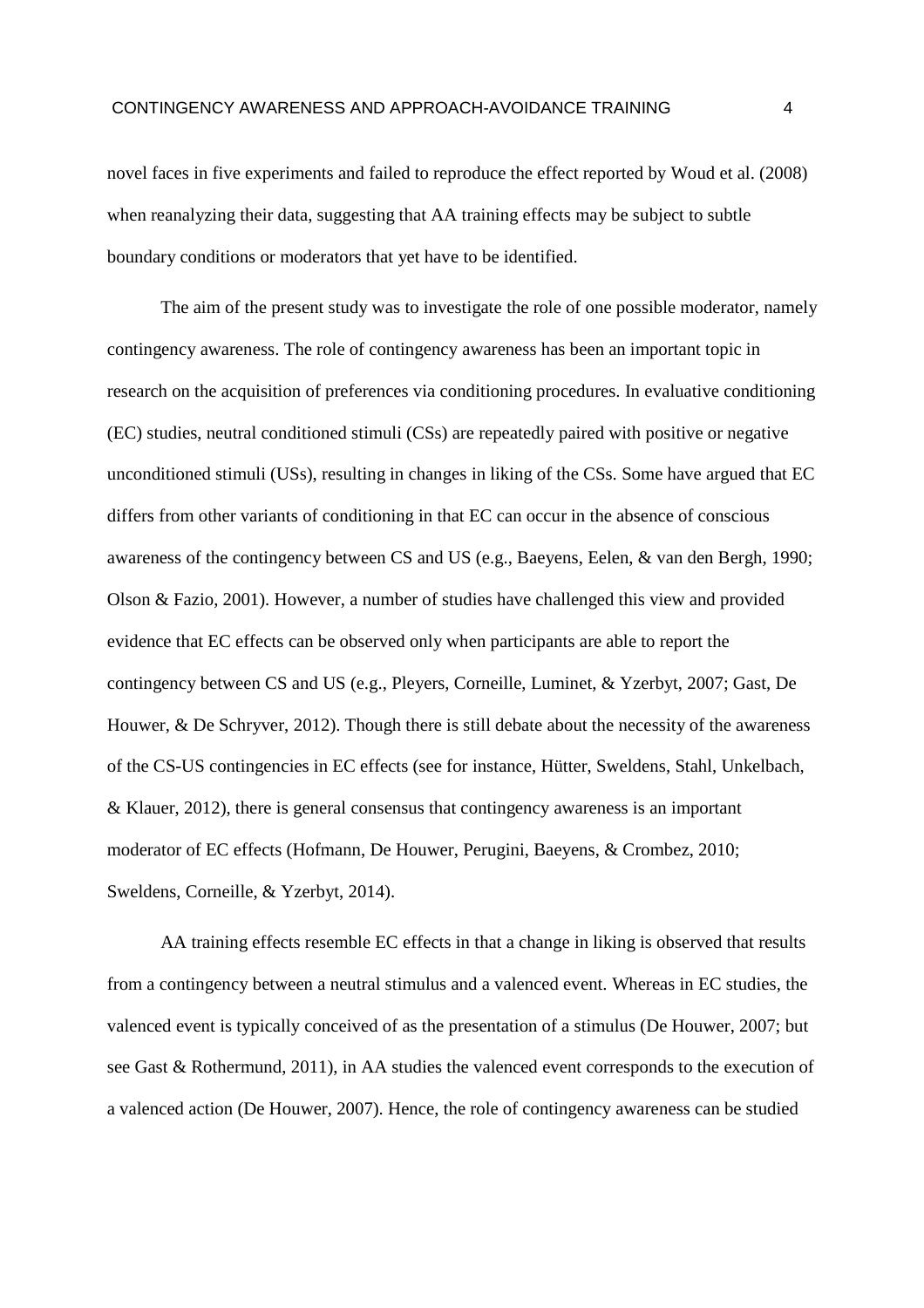also in AA training research. Examining this issue is bound to have important theoretical implications. Most importantly, traditional associative theories of AA training imply that contingency awareness might not be critical. These accounts postulate that AA behavior activates specific AA motivational orientations (Cacioppo, Priester, & Berntson, 1993; Markman & Brendl, 2005; Neumann & Strack, 2000). AA training effects are thought to arise as a result of the gradual formation of an association between the activated motivational state and the stimulus representation (Woud et al., 2013). In line with the idea that approach and avoidance are primitive behavioral tendencies that are tightly linked with an impulsive, associative system (Strack & Deutsch, 2004), these accounts attribute AA training effects to automatic associative processes. From this perspective, the processes underlying AA training effects might differ from those involved in EC in that they provide a more low-level route to changing stimulus evaluations. Attesting to the dominance of this low-level associative view on AA training, factors that indicate the involvement of high-level controlled processes, such as participants' awareness of the contingency between the AA action and the stimulus, have received little or no attention in AA training research.

There are, however, reasons to believe that contingency awareness is a key factor in establishing AA training effects. First, AA training procedures that allow participants to become aware of the stimulus-action contingencies typically produce more robust AA training effects. Effects of AA training are consistently reported when participants receive instructions about the crucial stimulus-action contingencies (e.g., Kawakami et al., 2007) or when the target stimuli or stimulus features (i.e., the stimuli or stimulus features whose valence is registered and targeted for change) are specified in the instructions (e.g., Wiers et al., 2011). In contrast, when targets are not specified in the instructions, effects sizes tend to be small at best. In the studies by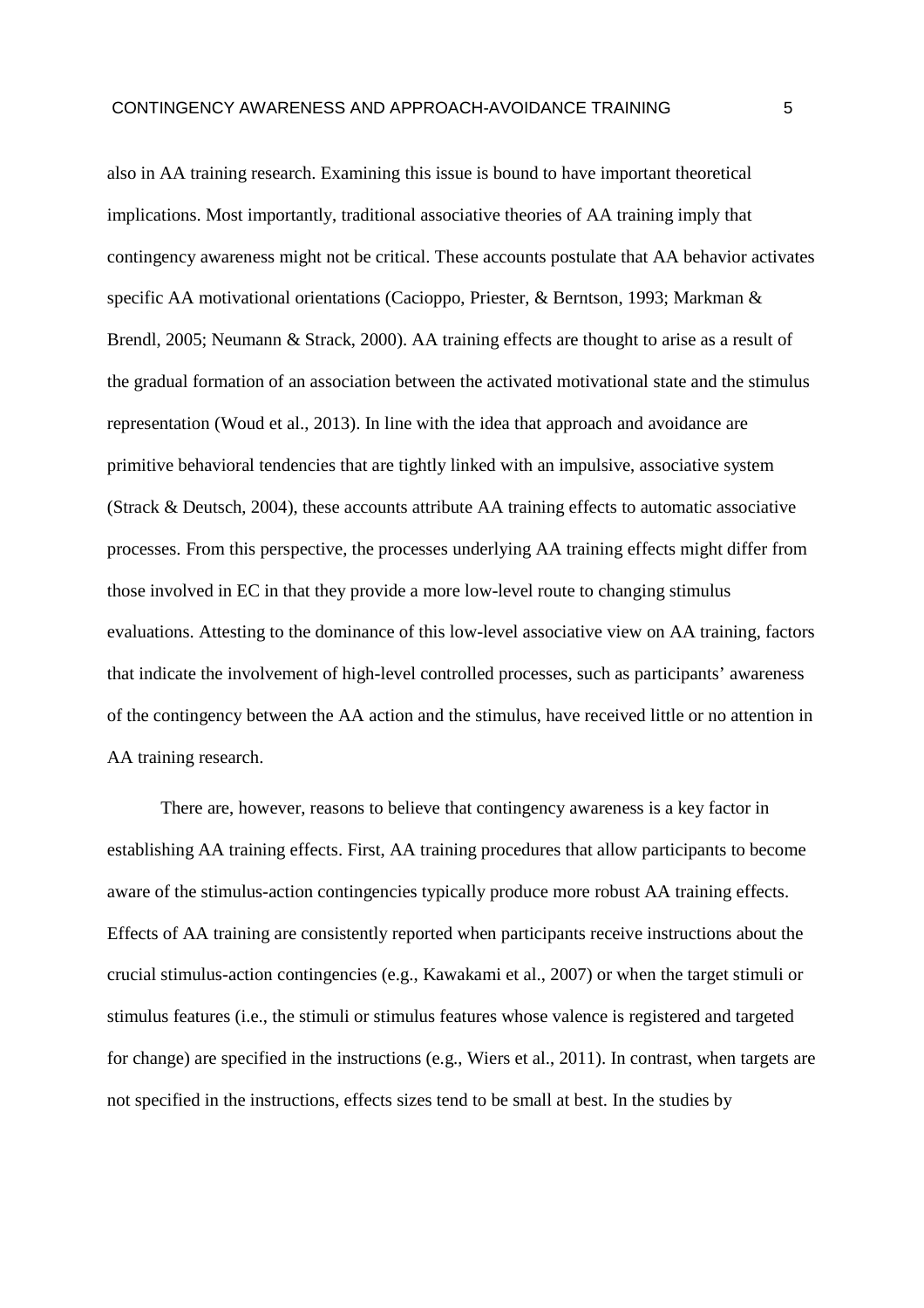Vandenbosch and De Houwer (2011), for instance, AA training consisted of the repeated approach or avoidance of individual stimuli (i.e., pictures of 12 novel faces). Importantly, these faces had a subtle brown or red filter placed over them and participants were instructed to approach or avoid on the basis of the color of the presented face. Unbeknownst to the participants, some stimuli were always presented in the to-be-approached color whereas other stimuli were always presented in the to-be-avoided color. The fact that the target feature of the stimuli (i.e., stimulus identity) was not specified in the instructions probably reduced the chance that participants realized that there were specific stimulus-action contingencies and thus that they identified those contingencies (e.g., approach Face 1, avoid Face 2, …). The lack of contingency awareness could have been responsible for the lack of AA training effects. Finally, in a recent study by Laham et al. (2014), participants repeatedly performed AA actions in response to unfamiliar shapes, which resulted in a preference for the approached stimuli. Importantly, this effect was observed only if participants performed the AA movements in a motivating context (i.e., collecting or discarding fruits in a foraging context). As a possible explanation for their results, the authors suggested that elaborated framing instructions increased the likelihood that participants became aware of the stimulus-action contingencies.

A second line of research that points at the importance of contingency awareness in AA training focused on the effects of instructions. In a recent set of studies that were conducted at our laboratory, we observed typical AA training effects even when participants did not perform AA actions but were merely instructed that they would later on have to perform these actions (Van Dessel, De Houwer, Gast, & Smith, 2015). Participants who received instructions to approach one fictitious social group (e.g., Niffites) and avoid another fictitious social group (e.g., Luupites) exhibited a preference for the former group both on implicit and explicit measures of evaluation.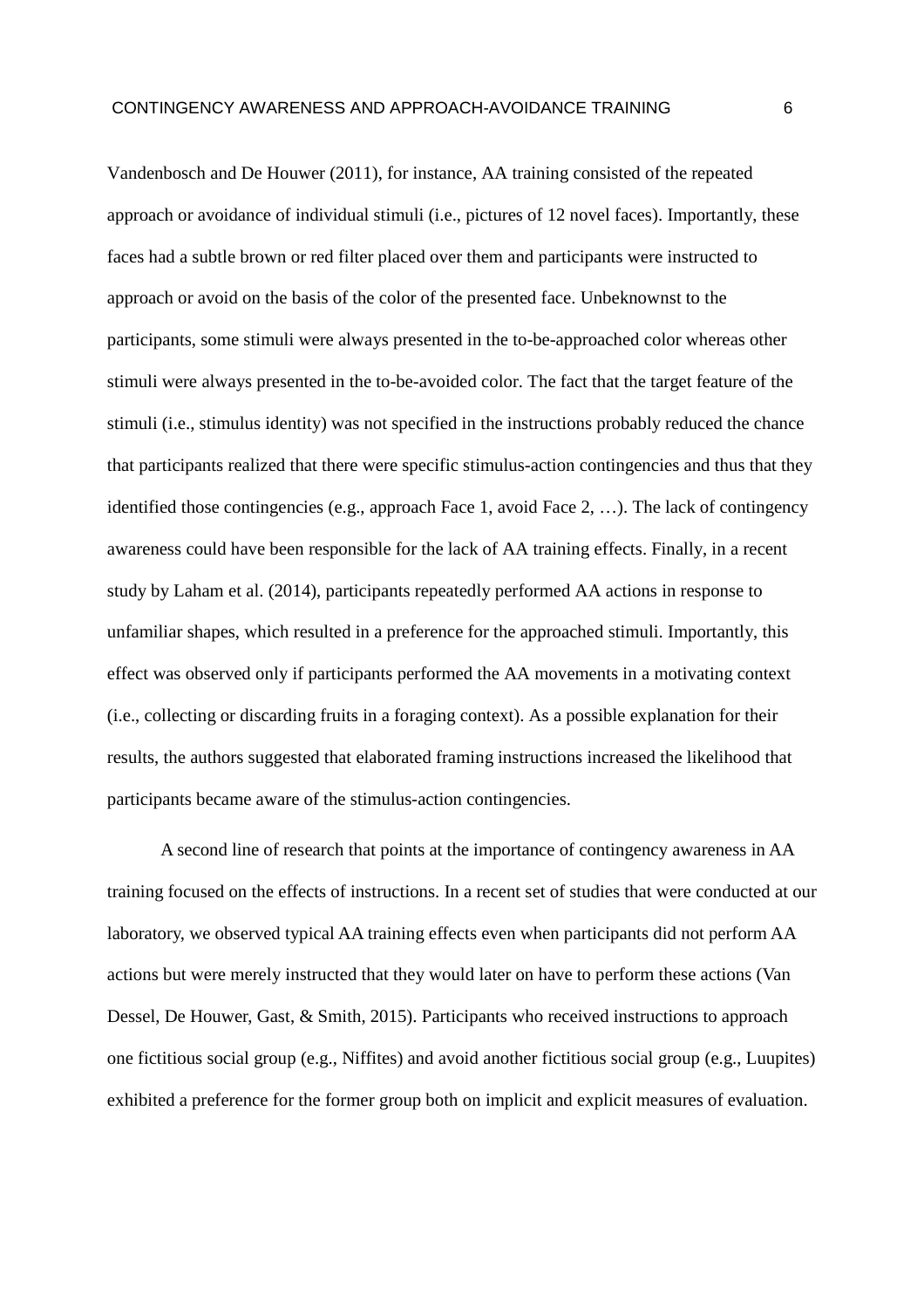These findings suggest that the acquisition of conscious propositional knowledge about stimulusaction regularities can cause changes in liking. Although these findings do not allow for the conclusion that all AA training effects are based on conscious propositional knowledge, they at least support the idea that the acquisition of contingency information can be an important factor also during regular AA training.

In the present studies, we used a variant of the procedure introduced by Woud et al. (2008) that allowed us to investigate effects of AA training on implicit and explicit evaluations of novel faces. More specifically, we used both a correlational and an experimental approach to address the importance of contingency awareness in AA training effects. First, we tried to capture participants' awareness of the experienced face-action contingencies by measuring participants' memory about the relation between faces and actions. We compared AA training effects for faces that were correctly linked to the action they were paired with, faces that were linked to the incorrect action, and faces for which participants did not remember the correct action. Second, in our first study, we manipulated contingency awareness by providing one group of participants with instructions that specified the face-action contingencies whereas a second group did not receive these instructions. We examined whether this manipulation caused changes in contingency awareness and whether these changes affected AA training effects.

### **Experiment 1**

### **Method**

*Participants.* Sixty-three native Dutch-speaking undergraduates (51 women) participated in exchange for a monetary reward of 5 euros. All participants had normal or corrected-to-normal vision and were naive with respect to the purpose of the experiment. We excluded the data from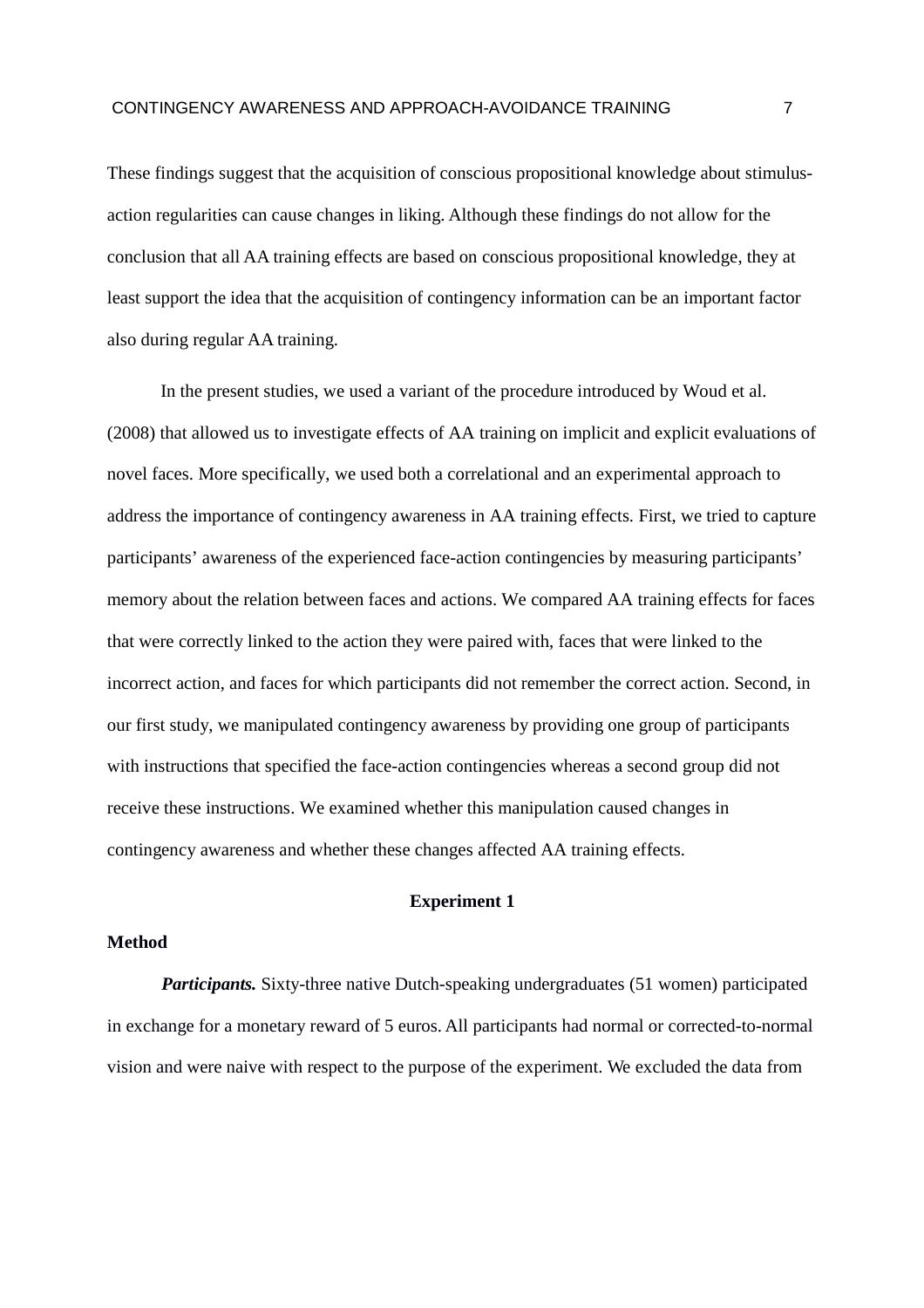one participant whose error rate in the evaluative priming task was more than 2.5 standard deviations above the population mean (population mean =  $5.41\%$ ,  $SD = 4.01\%$ ).

*Apparatus and Materials.* Eight photographs of faces (four men and four women) served as stimuli<sup>1</sup>. Pictures were selected from the Radboud Faces Database on the basis of a validation study conducted by Langner et al. (2010) in which participants indicated the emotional expression of the face by choosing between nine possible expressions and provided ratings for valence of the face on a five-point Likert scale ranging from "1" (negative) to "5" (positive). Two selection criteria were used. First, the emotional expression of the face was correctly identified as neutral (i.e., more than 85 % correct identifications) in the validation study. Second, the mean rating for the valence of the face was near the nominal midpoint of the rating scale (range: 2.85 – 3.25).

In the evaluative priming task, four positive words (the Dutch words for HAPPY, HONEST, NICE, and SINCERE), and four negative words (the Dutch words for MEAN, BRUTAL, AGGRESSIVE, and FAKE) were presented as target stimuli. The eight faces were used as primes. All words were presented in uppercase letters in Arial Black font with font size 36.

The experiment was programmed in C-language and presented using the C-library Tscope package (Tscope 1.0.171.) on a Tori PC with a 19-inch monitor (80 Hz refresh rate), a keyboard and a joystick (Wingman Attack 2) attached to it.

*Procedure.* After participants had given informed consent, they were seated in front of a computer screen on which instructions for the AA training task appeared. Participants were informed that they would see pictures of different faces and that they would have to make a

 $\overline{a}$ 

 $1$  To increase the possibility that participants would identify some of the stimulus-action contingences we used a smaller number of evaluative stimuli than Woud et al. (2008).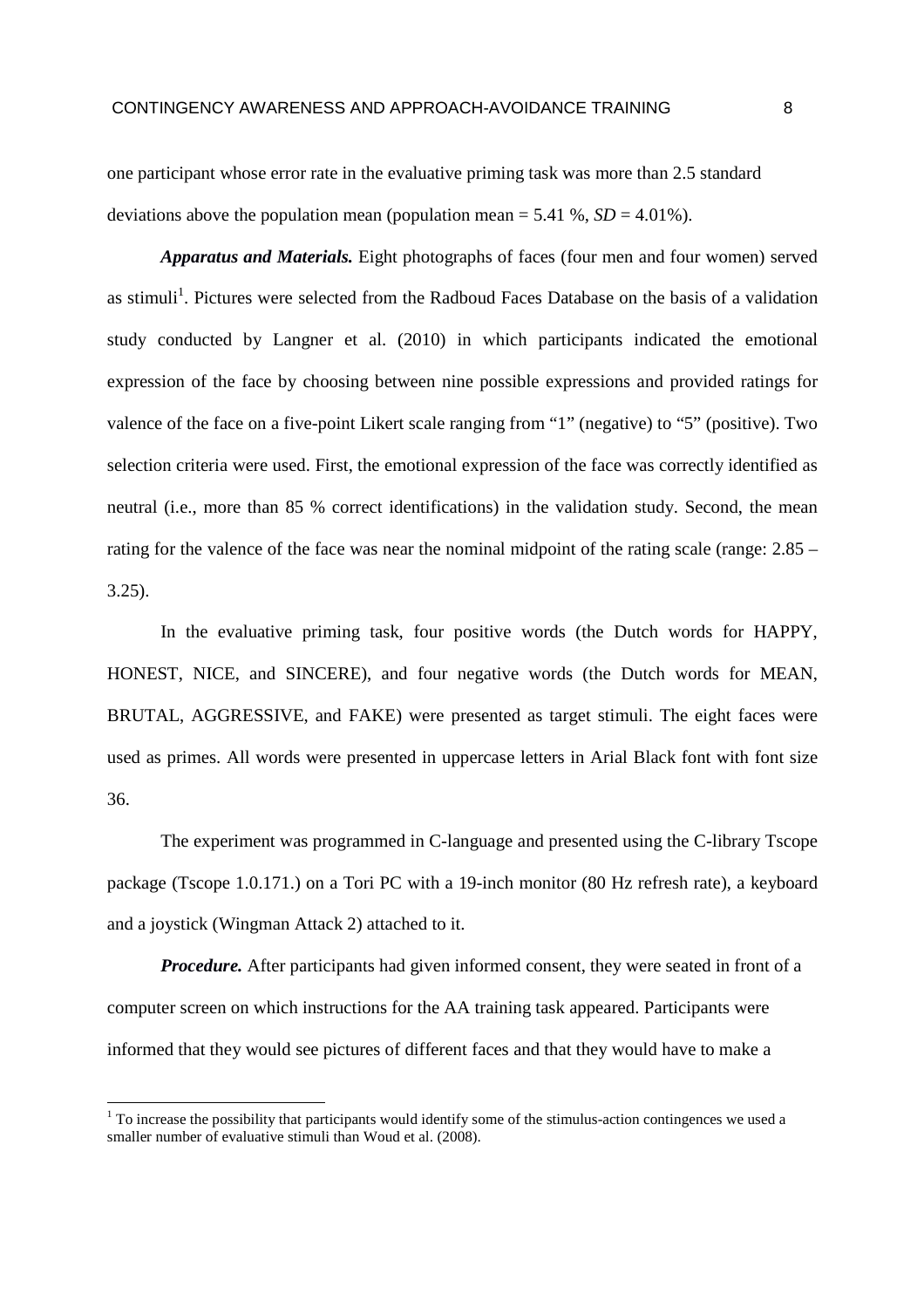certain action each time a picture was presented, depending on the color of the frame that was presented around the picture. Half of the participants were told that they would have to approach photos that had a blue frame by pulling the joystick towards them and avoid photos with a green frame by pushing the joystick away from them. The other half received the opposite instructions. Orthogonal to this manipulation, participants were randomly assigned to receive instructions about stimulus-action contingencies or no contingency instructions. Participants in the 'contingency instructions group' were shown the eight faces they would see during the task and were told which four faces they would approach and which four faces they would avoid. They were asked to make sure that they would not forget which action belonged with each face. Participants assigned to the 'no contingency instructions group' were merely shown the eight faces they would see during the task without any information about face –action contingencies.

The AA training task consisted of two blocks of 96 trials. During each training block, each of the eight faces was presented on 12 trials and was always presented with either a blue or a green frame, indicating that it had to be approached or avoided. For each participant four faces were always approached and four faces were always avoided. We randomized the assignment of faces to the approach or avoidance action. Each trial started with the presentation of a white fixation cross presented in the centre of the screen. After 500 ms the fixation cross was replaced by the picture of a face surrounded by a colored frame. This picture was randomly presented in four different sizes (i.e., 6.08 cm high x 4.56 cm wide; 6.40 cm high x 4.80 cm wide; 6.72 cm high x 5.04 cm wide; 7.04 cm high x 5.28 cm wide) to prevent participants from performing the task by focussing on a specific point on the screen in order to process the color of the frame, thereby limiting picture content processing (see Huijding & De Jong, 2005). The face disappeared as soon as participants responded correctly with the joystick by performing a vertical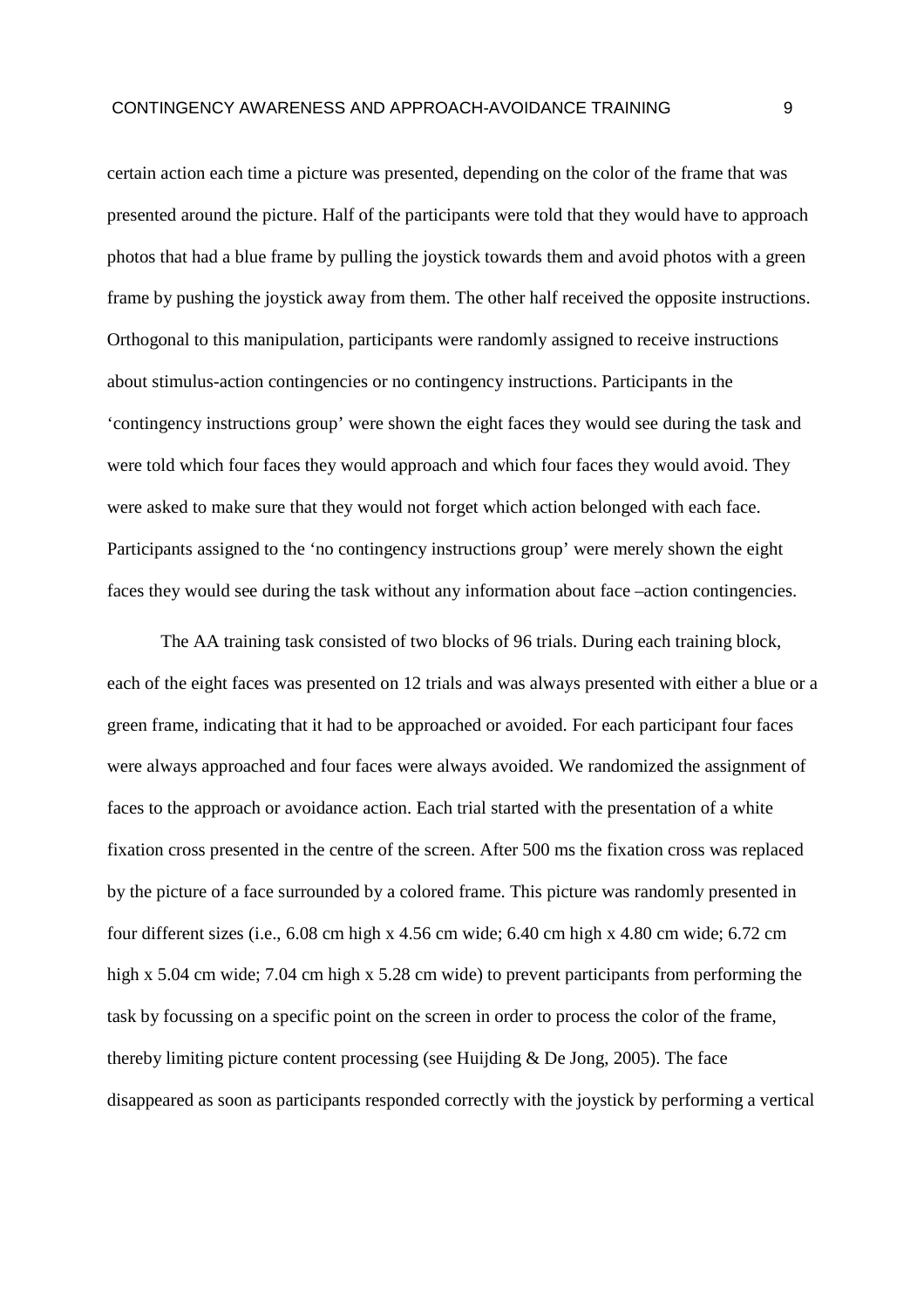movement towards the screen or away from the screen.<sup>2</sup> After 200 ms the next trial started. Note that Woud et al. (2008) included a phase in which participants performed both approach and avoidance movements in response to each stimulus. This provided an additional index of learning because it allowed Woud et al. to check whether performance was better on trials that respected the initial stimulus-action contingencies. We decided not to include such a phase in order to allow participants to experience a perfect contingency between face and action and to increase the possibility that participants would identify these contingencies.

In the evaluative priming task, participants categorized target words as either "positive" or "negative" using the 'E' and 'I keys of a computer keyboard. The assignment of the response keys to either the positive or negative category was counterbalanced across participants. Participants were instructed to perform this categorization task as quickly as possible, while making as few mistakes as possible. Participants were further told that they would see pictures of faces presented before the words and that they could look at these pictures, but that their task was simply to respond on the basis of the valence of the positive or negative word. A single trial consisted of a fixation cross presented for 500 ms, a blank screen for 500 ms, a face for 200 ms (i.e., prime), a post-prime pause of 50 ms, and the target word in white font for 1500 ms or until participants had given a response. Error feedback was presented on the screen (i.e., the Dutch word for 'Wrong' presented in red font) for 250 ms if participants made an error. The inter-trial interval was set to vary randomly between 500 ms and 1500 ms. Participants completed 128 trials separated into four blocks of 32 trials, each containing two trials with each of the faces as prime and a positive or negative word as target presented in random order.

 $2^{2}$  In contrast to the procedure by Woud et al. (2008), performing the AA action resulted in the immediate disappearance of the stimulus. We decided not to include a zoom effect (i.e., an effect where pictures become smaller while pushing and larger while pulling the joystick) on the basis of an initial study with 20 participants where we observed a significant AA training effect only when the training did not involve a zoom effect.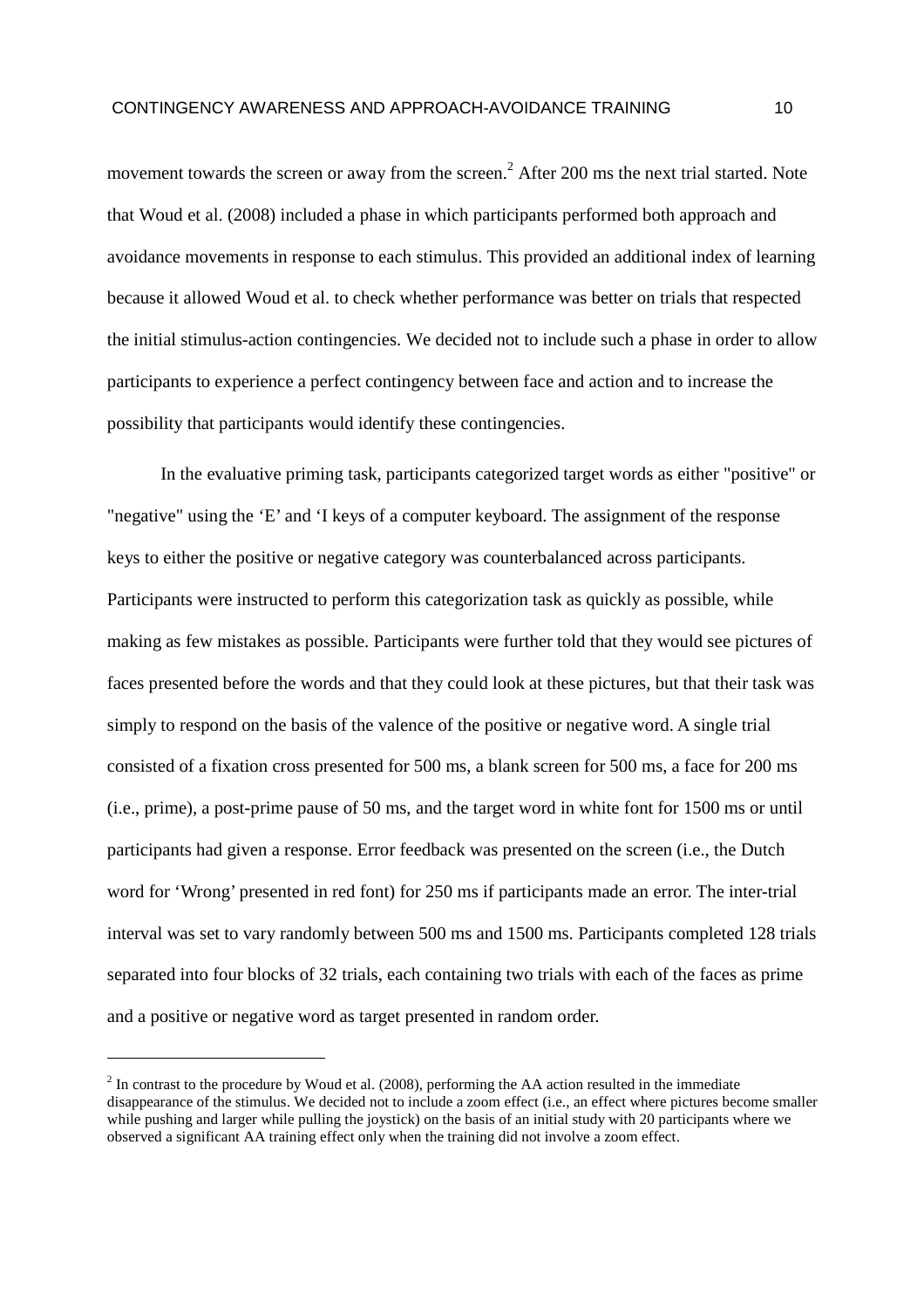After the priming task, we registered explicit evaluations of the faces. Participants indicated whether they liked the person in the photo and whether they thought the person in the photo was friendly on two nine-point Likert scales  $(0 = not$  liked at all/not friendly at all;  $8 =$ liked a lot/very friendly). For each face, we collapsed these score ratings into one explicit rating score by averaging the respective ratings. The internal consistency of this measure was moderate (mean Cronbach's Alpha = .62,  $SD = 0.12$ ).

Participants then completed questions assessing awareness of the stimulus-action contingencies. Each of the faces was presented in a random order. Participants were asked to indicate what action they had performed most often in response to this picture by choosing from three options (i.e., approach', 'avoid', or 'both actions the same number of times'). Participants were asked to report their confidence in each of their answers on a 3-point Likert scale ranging from 1 (i.e., unsure ) to 3 (i.e., very sure).

### **Results**

*Contingency awareness.* On average, participants in the contingency instructions group selected the correct action for 77% of the faces  $(SD = 27\%)$ . Participants who had not received contingency instructions indicated the correct action for fewer faces ( $M = 54\%$ ,  $SD = 27\%$ ),  $t(60)$  $= 3.34$ ,  $p = .001$ . In contrast, participants in the no contingency instructions group indicated more often that they had performed both actions an equal number of times in response to the face stimulus (contingency instructions:  $M = 8\%$ ,  $SD = 12\%$ ; no contingency instructions:  $M = 26\%$ ,  $SD = 27\%$ ),  $t(60) = -3.44$ ,  $p = .001$ . We observed no significant differences in the number of times participants chose the incorrect action (contingency instructions:  $M = 15\%$ ,  $SD = 23\%$ ; no contingency instructions:  $M = 20\%$ ,  $SD = 15\%$ ),  $t(60) = -0.91$ ,  $p = 37$ . Importantly, participants in both the contingency instructions and the no contingency instructions group correctly identified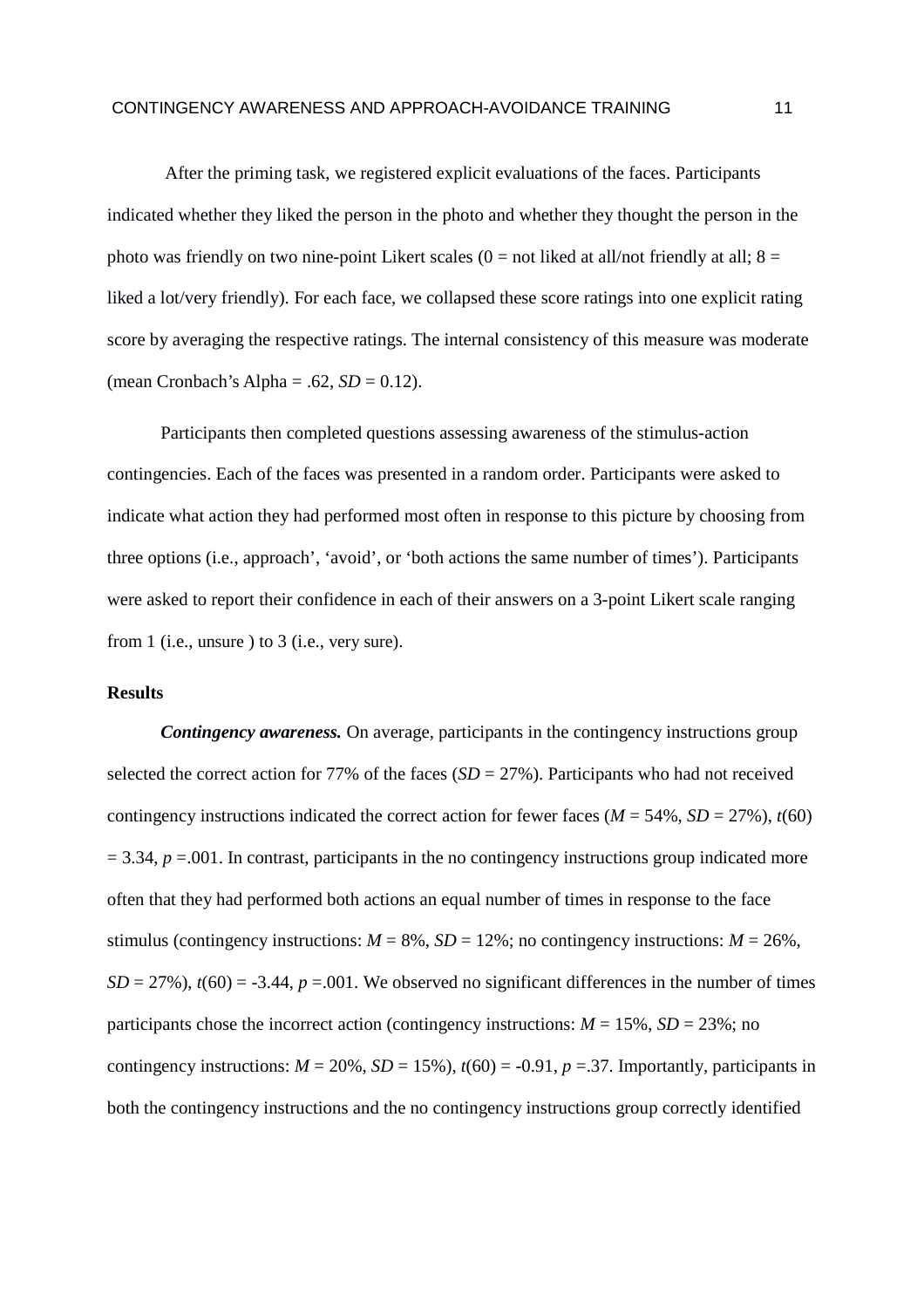the action more often than they chose the incorrect action,  $ts > 5.68$ ,  $ps < .001$ , indicating that they were able to identify some of the stimulus-action contingencies.

*Linear mixed effects models analysis*. The analyses of the explicit rating scores and evaluative priming task data were performed with item-based linear mixed effects models (multilevel model analysis) as implemented in R package lme-4 (Bates, Maechler, Bolker, & Walker, 2014). Linear mixed effects models allow us to base the analyses on items (rather than participants' means) and simultaneously control for random effects of participants and items while assessing relevant (fixed) factors of interest (Baayen, Davidson, & Bates, 2008; Hoffman & Rovine, 2007; Locker, Hoffman, & Bovaird, 2007). Linear mixed effects regression (lmer) analyses are preferred over standard analyses of variance (ANOVA) in studies that use itembased analyses of awareness because they are better able to deal with unbalanced data (see also Gast et al., 2012). In our study, they prevent the substantial data loss that would result from analysing the influence of the contingency awareness factor with a repeated measures ANOVA because for many participants at least one of the cells involving the interaction between contingency awareness and AA action was empty.

*Evaluative priming task.* In line with standard procedures for analyzing evaluative priming reaction time data (e.g., Spruyt, De Houwer, & Hermans, 2009), trials with an incorrect response were dropped (4.8 %) as well as any trials in which reaction times (RTs) were at least 2.5 standard deviations removed from an individual's mean (2.8 %). To perform the lmer analysis on evaluative priming task RTs we defined a model with the grouping variables *Participant* and *Target Word* as random factors. The random effect of *Face* was not included in the model because including this factor did not significantly improve model fit,  $p > .99$ .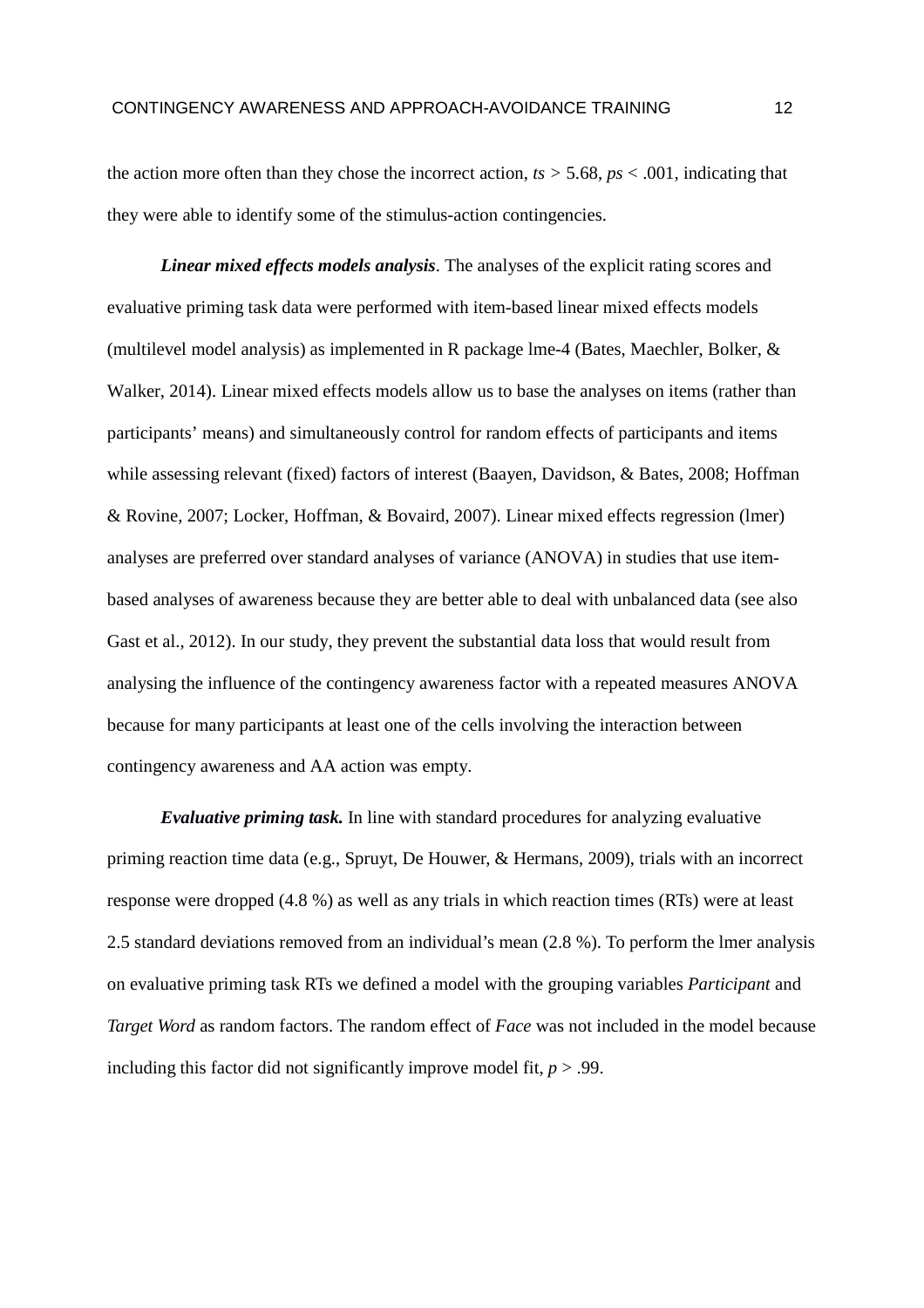To find out whether a standard AA training effect was obtained, we tested a model that contained Prime Face Type (approached, avoided), Target Type (positive, negative) and Contingency Instructions (yes, no) as fixed factors. We observed a main effect of Target Type,  $\chi^2(1) = 4.82$ , *p* = .028, indicating that participants were faster to respond to positive target words  $(M = 560, SD = 140)$  than to negative target words  $(M = 587, SD = 154)$ . More importantly, this main effect was qualified by an interaction effect of Prime Face Type and Target Type,  $\chi^2(1)$  = 8.62,  $p = .003$ . RTs on trials with a positive target and approached face prime ( $M = 556$ ,  $SD =$ 141) were faster than RTs on trials with a positive target and avoided face prime ( $M = 563$ ,  $SD =$ 139),  $\chi^2(1) = 3.36$ ,  $p = .067$ , 95 % confidence interval (CI) = [-14.16, 0.47], whereas RTs on trials with a negative target were slower when the prime was an approached face  $(M = 592, SD = 159;$ avoided face:  $M = 582$ ,  $SD = 150$ ),  $\chi^2(1) = 5.40$ ,  $p = .020$ , 95% CI = [1.48, 17.37]. We observed no main or interaction effects involving the Contingency Instructions factor,  $\chi^2 s < 0.59$ ,  $ps > .44$ .

To investigate the role of contingency awareness, we added a Contingency Awareness factor to our model. For each participant, we classified each face as contingency aware, contingency indiscriminate (i.e., faces for which participants had indicated they had performed both actions an equal number of times) or contingency reversed<sup>3</sup>. This analysis corroborated the main effect of Target Type,  $\chi$ 2(1) = 5.18, *p* = .023. However, we did not observe a significant interaction effect of Prime Face Type and Target Type,  $\chi^2(1) = 1.78$ ,  $p = .18$ . Importantly, the predicted three-way interaction effect Prime Face Type x Target Type x Contingency Awareness was significant,  $\chi^2(2) = 8.31$ ,  $p = .016$  (Table 1). Further inspection of this interaction, showed that the two-way interaction effect of Prime Face Type and Target Type was significant only for

<sup>&</sup>lt;sup>3</sup> This classification was based on participants' responses to the question what action they had performed most often in response to a face. Note that this question actually registers participants' memory of co-occurrences between action and stimuli, which is merely an indication of participants' contingency awareness (see Gast et al., 2012).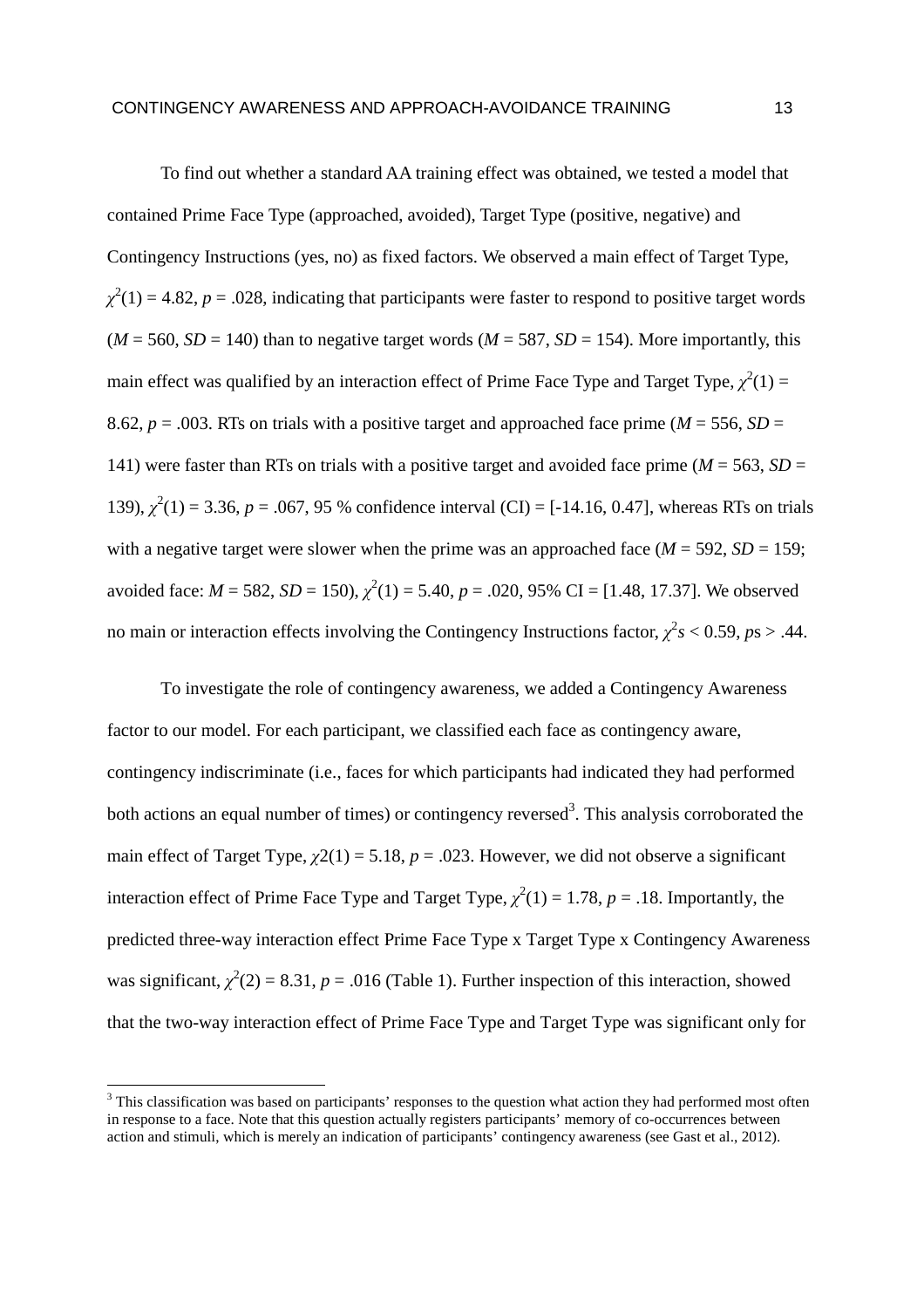trials with contingency aware faces,  $\chi^2(1) = 10.91$ ,  $p < .001$ , indicating faster RTs on positive target trials with approached primes ( $M = 546$ ,  $SD = 134$ ) than with avoided primes ( $M = 554$ , *SD*)  $= 133$ ),  $\chi^2(1) = 4.53$ ,  $p = .033$ , 95 % CI = [-17.99, -0.74], and slower RTs on negative target trials with approached primes ( $M = 586$ ,  $SD = 161$ ) than with avoided primes ( $M = 569$ ,  $SD = 144$ ),  $\chi^2(1) = 4.63$ , *p* = .031, 95 % CI = [0.96, 20.39]. This interaction effect was not observed on trials with contingency indiscriminate faces,  $\chi^2(1) = 2.01$ ,  $p = .16$ , or contingency reversed faces,  $\chi^2(1)$  $= 1.72$ ,  $p = 0.19$ . For contingency reversed faces, however, we did observe a Prime Face Type x Target Type x Contingency Instructions interaction effect, indicating that only participants who had received contingency instructions exhibited a Prime Face Type x Target Type interaction effect,  $\chi^2(1) = 4.75$ ,  $p = .029$ . However, post-hoc tests showed that for these faces participants who had received contingency instructions were significantly faster on *negative* target trials with approached primes ( $M = 614$ ,  $SD = 153$ ) compared to avoided primes ( $M = 671$ ,  $SD = 202$ ),  $\chi^2(1)$  $= 5.49, p = .019, 95 % CI = [-82.70, -7.34]$ , but not on positive target trials with approached primes ( $M = 620$ ,  $SD = 187$ ; avoided primes:  $M = 629$ ,  $SD = 163$ ),  $\chi^2(1) = 0.85$ ,  $p = .36$ , 95 % CI  $=$  [-58.41, 21.84], indicating a preference for avoided faces. This Prime Face Type x Target Type x Contingency Instructions interaction effect was observed only for contingency reversed faces, and produced a four-way interaction effect,  $\chi^2(2) = 11.06$ ,  $p = .004$ . All other main or interaction effects were non-significant,  $\chi^2 s < 0.59$ ,  $ps > .44$ .

*Explicit rating scores.* We defined a model with the grouping variables *Participant* and *Face* as random factors. To find out whether a standard AA training effect was obtained, we tested a model that contained only Face Type (approached, avoided) and Contingency Instructions (yes, no) as fixed factors. This revealed a main effect of Face Type,  $\chi^2(1) = 14.30$ ,  $p <$ .001, indicating that participants preferred approached faces ( $M = 4.03$ ,  $SD = 1.28$ ) over avoided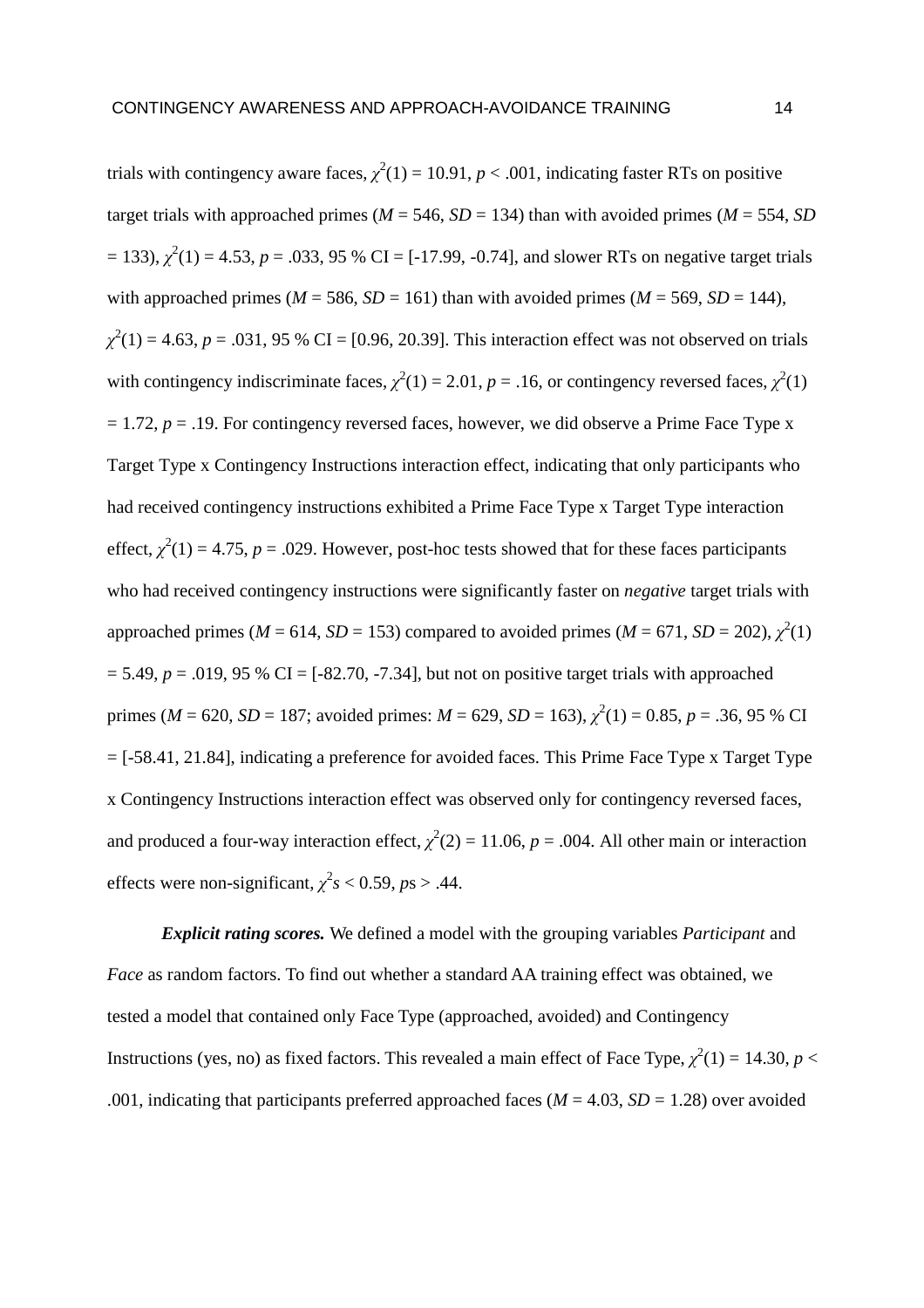faces ( $M = 3.68$ ,  $SD = 1.27$ ), 95 % CI = [0.17, 0.55]. Similar to the results for evaluative priming RTs, we observed no main or interaction effects involving the Contingency Instructions factor,  $\chi^2$ s  $< 0.07, ps > .79.$ 

Analyses on the model that included the Contingency Awareness factor did not corroborate the main effect of Face Type,  $\chi^2(1) = 0.09$ ,  $p = .76$ , but did show a significant interaction effect of Contingency Awareness and Face Type,  $\chi^2(2) = 17.74$ ,  $p < .001$  (Table 2). To investigate this interaction, we performed separate analyses for faces in each of the three different awareness categories. These analyses revealed a significant main effect of Face Type for contingency aware faces,  $\chi^2(1) = 25.34$ ,  $p < .001$ , indicating a preference for approached faces (*M*  $= 4.26$ , *SD* = 1.31) over avoided faces (*M* = 3.47, *SD* = 1.33), 95 % CI = [0.40, 0.90]. The main effect of Face Type was not significant for contingency indiscriminate faces,  $\chi^2(1) = 0.38$ ,  $p =$ .54. For contingency reversed faces we observed a marginally significant main effect of Face Type,  $\chi^2(1) = 3.62$ ,  $p = .057$ . In contrast to the effect for contingency aware faces, participants preferred the avoided faces ( $M = 4.16$ ,  $SD = 1.04$ ) over approached faces ( $M = 3.35$ ,  $SD = 1.19$ ), 95 % CI = [-0.81, 0.01]. We observed no other main or interaction effects,  $\chi^2$ s < 1.08, *p*s > .29.<sup>4</sup>

### **Discussion**

 $\overline{a}$ 

Experiment 1 provided clear evidence that AA training caused changes in implicit and explicit evaluations of novel faces. Most importantly, however, our data indicate that contingency awareness is an important moderator of these AA training effects. Specifically, item-based

<sup>&</sup>lt;sup>4</sup> Both the evaluative priming task RTs and explicit rating scores were also analyzed with a standard repeated measures ANOVA. The results were similar to the reported effects with the exception that the interaction effect of Face Prime Type x Target Type x Contingency Awareness was not significant for the evaluative priming task RTs. In contrast to the lmer-analyses, we observed a marginally significant AA training effect for contingency indiscriminate faces. However, this analysis involved the data of only 25 participants because most participants did not have both an approached and an avoided face for which they indicated that both actions were performed an equal number of times. Because lmer analyses include all available data, while controlling for by-subject and by-item variation, we believe that these analyses provide more reliable information about the absence or presence of AA training effects and the factors that moderate these effects.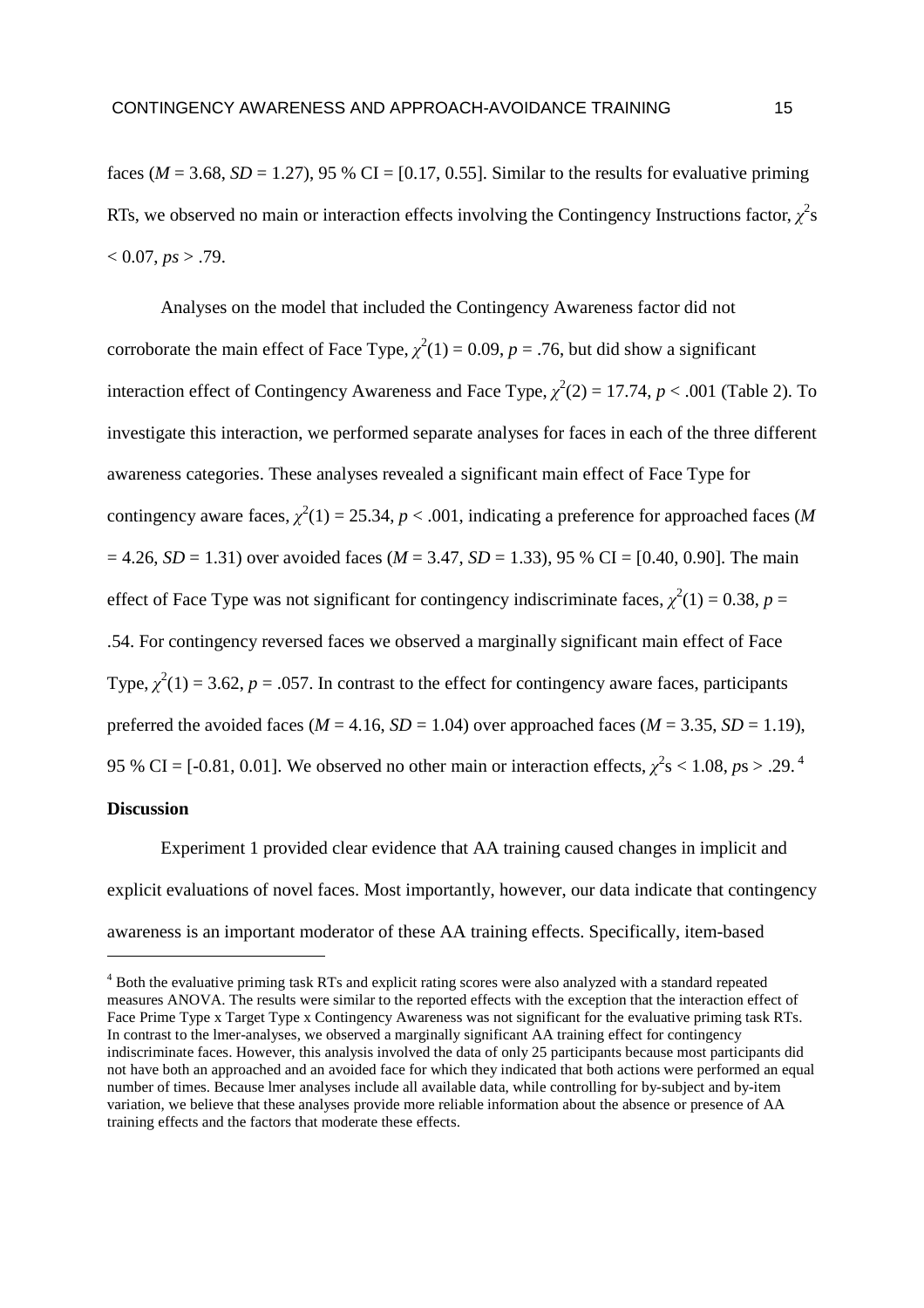analyses of awareness showed that participants exhibited a preference for approached faces over avoided faces only if they were able to correctly identify what action the stimulus had been paired with. In contrast, our manipulation of contingency awareness, which involved providing participants with information about the stimulus-action contingencies, failed to produce any evidence that contingency awareness influenced AA training effects even though the manipulation did influence measured contingency awareness.

Because our item-based analyses indicated that contingency awareness moderated AA training effects, it seems strange that AA training effects were not enhanced for participants who received contingency instructions. Some aspects of our data provide us with information that may help explain this data pattern. First, participants who did not receive contingency information correctly identified the face-action contingency above chance level. This indicates that, even in AA training studies where the target feature of the stimuli (e.g., identity) is task-irrelevant, participants can identify some of the stimulus-action contingencies. Consequently, contingency awareness may have influenced AA training effects even for participants who did not receive contingency information. The between-subjects analyses may simply have lacked the power to identify an added effect of instructions. In contrast, our contingency awareness analyses allowed us to gain more power because awareness was based on items rather than on participants (see Pleyers et al., 2007, for an argumentation why such item-based contingency awareness analyses are methodologically more sound than participant-based analyses). Second, participants who received contingency instructions exhibited an implicit preference for avoided faces over approached faces if they had incorrectly remembered the face-action contingencies. Because this contrast effect reduces the overall AA training effect and because this contrast effect occurred only if participants receive contingency instructions, this may have impeded the detection of a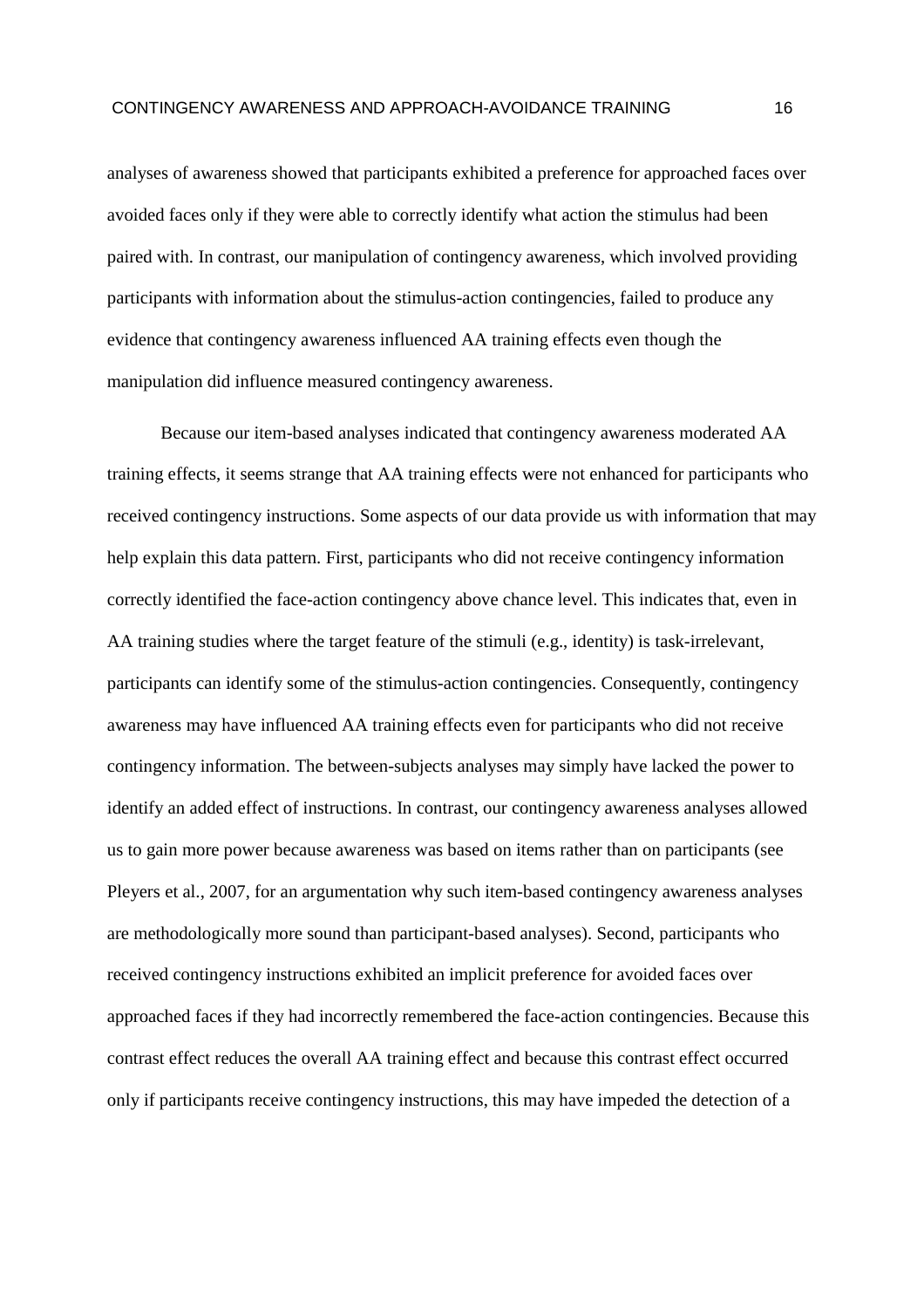stronger overall AA training effect for participants who received contingency instructions compared to participants who did not receive contingency instructions.

In Experiment 1, we observed a preference for approached faces only if participants indicated correct awareness for the stimulus-action contingencies. This suggests that AA training effects occur only in the presence of contingency awareness. However, an alternative explanation is that our item-based contingency awareness measure was biased towards the conclusion that AA training requires awareness because participants relied on their liking of the stimulus to answer the contingency awareness questions (see Hütter et al., 2012). Contingency awareness questions asked participants to indicate whether they most often performed (a) approach actions, (b) avoid actions or (c) both actions an equal number of times in response to a face stimulus. The questions did not include a response option with which participants could indicate that they did not remember or had not identified the stimulus-action contingencies. In the absence of contingency awareness, this may have encouraged participants to search for other information that could help them answer these questions, including their liking of the stimuli. Importantly, what participants like could have been influenced by the (unconscious effects of) AA training. Hence, participants would select the correct response on the contingency awareness questions if they would select the response that has the same valence as the stimulus (i.e., select "approach" for liked stimuli and "avoid" for disliked stimuli). These responses would, however, not indicate actual contingency awareness but unconscious effects of AA training on liking (see Bar-Anan, De Houwer, & Nosek, 2010, and Hütter et al., 2012, for a similar argument in the context of EC).

#### **Experiment 2**

In Experiment 2, we sought to extend the findings in Experiment 1 in three ways. First, to reduce the possibility that participants base their answers to the contingency awareness questions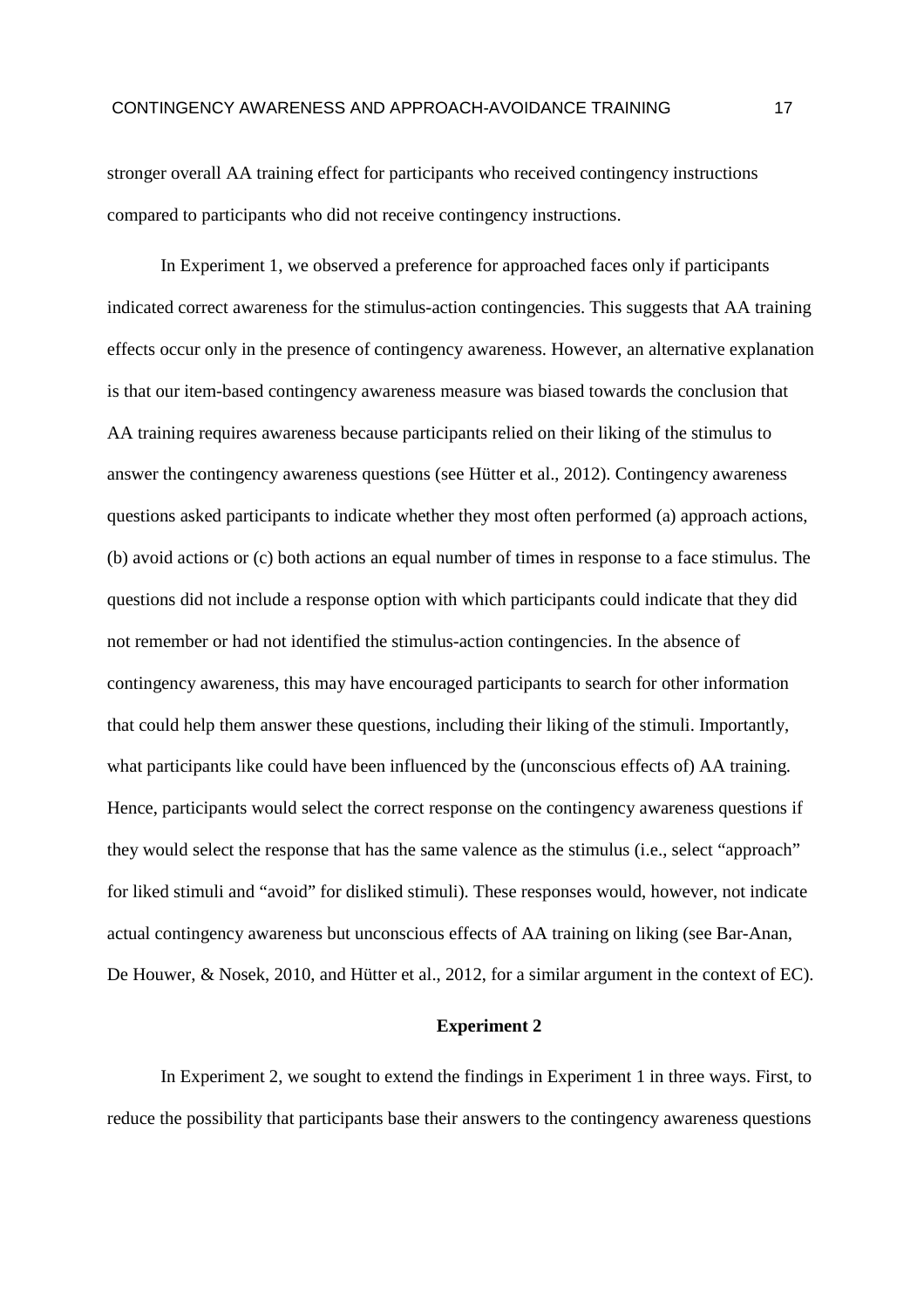on other information, we provided participants with the opportunity to indicate that they did not know the stimulus-action contingency. Second, we counterbalanced the order of the evaluative priming task and the explicit rating task to exclude the possibility that performing the implicit evaluation task first, changed the effects on explicit evaluations (see Perugini, Richetin, & Zogmaister, 2014). Third, to focus and allocate test power to the question whether contingency awareness moderates AA training effects even if participants are never told that contingencies between stimuli and actions exist, none of the participants received any contingency information.

# **Method**

*Participants.* A total of 64 native Dutch-speaking undergraduates participated in Experiment 2 (51 women). The data from two participants were discarded because their error rate in the evaluative priming task was more than 2.5 standard deviations above the population mean (population mean =  $4.44 \%$ ,  $SD = 3.01%$ ).

*Procedure.* Experiment 2 was identical to Experiment 1 except for the following changes. First, none of the participants received instructions specifying the stimulus-action contingencies. Second, subsequent to performing the AA training task, half of the participants first performed the evaluative priming task and then completed the explicit ratings. The other participants completed the explicit rating task before the evaluative priming task. Third, participants could choose between four response options for answering the contingency awareness questions (i.e., 'approach', 'avoid', 'I don't know', or 'both actions the same number of times').

### **Results**

*Contingency awareness.* In line with Experiment 1, participants selected the correct action ( $M = 49\%$ ,  $SD = 27\%$ ) more often than the incorrect action ( $M = 19\%$ ,  $SD = 17\%$ ),  $t(61) =$ 6.58, *p* < .001. On average, participants indicated they did not know the correct action for 9% of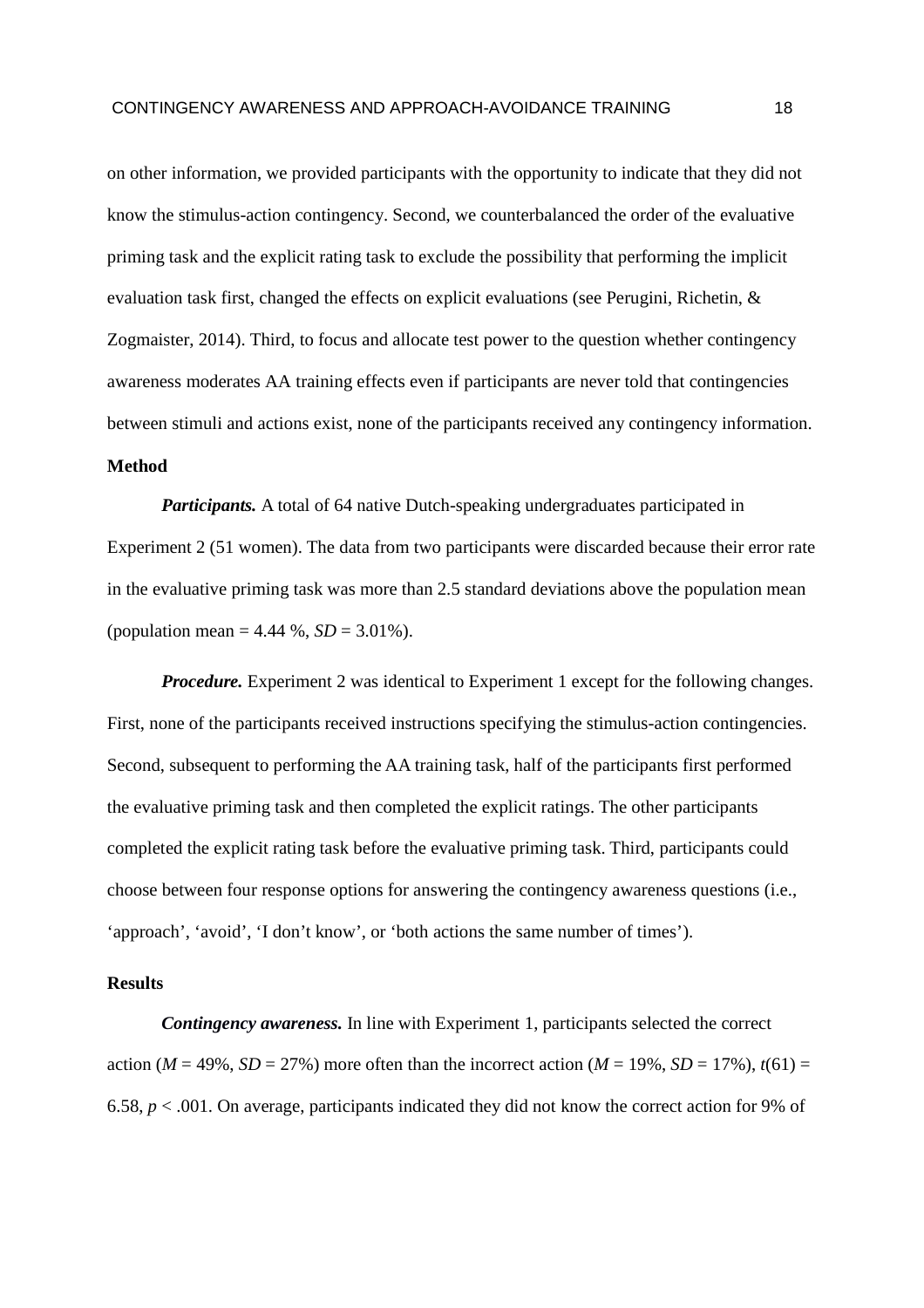the faces  $(SD = 14\%)$  and indicated they had performed both actions an equal number of times for 22% of the faces  $(SD = 27\%)$ .

*Evaluative priming task.* We first performed an lmer analysis on RTs in the evaluative priming task. We defined a base model that included Target Type, Prime Face Type, and Task Order as fixed factors and *target word* and *subject* as random effects. In line with Experiment 1, we observed a main effect of Target Type,  $\chi^2(1) = 4.72$ ,  $p = .030$ , indicating that participants were faster to respond to a positive target, as well as the crucial interaction effect of Prime Face Type x Target Type,  $\chi^2(1) = 5.75$ ,  $p = .017$ . Participants were faster on trials with positive target and approached face ( $M = 531$ ,  $SD = 115$ ) than on trials with positive target and avoided face ( $M =$ 538,  $SD = 125$ ),  $\chi^2(1) = 4.72$ ,  $p = .030$ , 95% CI = [-12.97, -0.67], whereas no significant differences were found for trials with negative targets (approached face:  $M = 563$ ,  $SD = 129$ , avoided face:  $M = 560$ ,  $SD = 129$ ),  $\chi^2(1) = 1.77$ ,  $p = .18$ , 95% CI = [-2.17, 11.33]. We observed no other effects,  $\chi^2 s < 1.29$ ,  $ps > .25$ .

In our second model, we included the Contingency Awareness factor (contingency aware, contingency reversed, contingency indiscriminate). Faces for which participants had indicated that both actions were performed an equal number of times and faces for which they had indicated that they did not know which action the face had been paired with, were collapsed in these analyses to reduce the number of empty cells for 'contingency indiscriminate' faces. The main effect of Target Type remained significant,  $\chi^2(1) = 5.00$ ,  $p = .025$ , whereas the interaction effect of Target Type and Prime Face Type,  $\chi^2(1) = 3.07$ ,  $p = .080$ , was only marginally significant. We observed an interaction effect of Target Type and Contingency Awareness,  $\chi^2(2)$  $= 6.24$ ,  $p = .044$ , indicating that the main effect of Target Type was larger for contingency reversed and contingency doubt faces than for contingency aware faces. Most importantly, we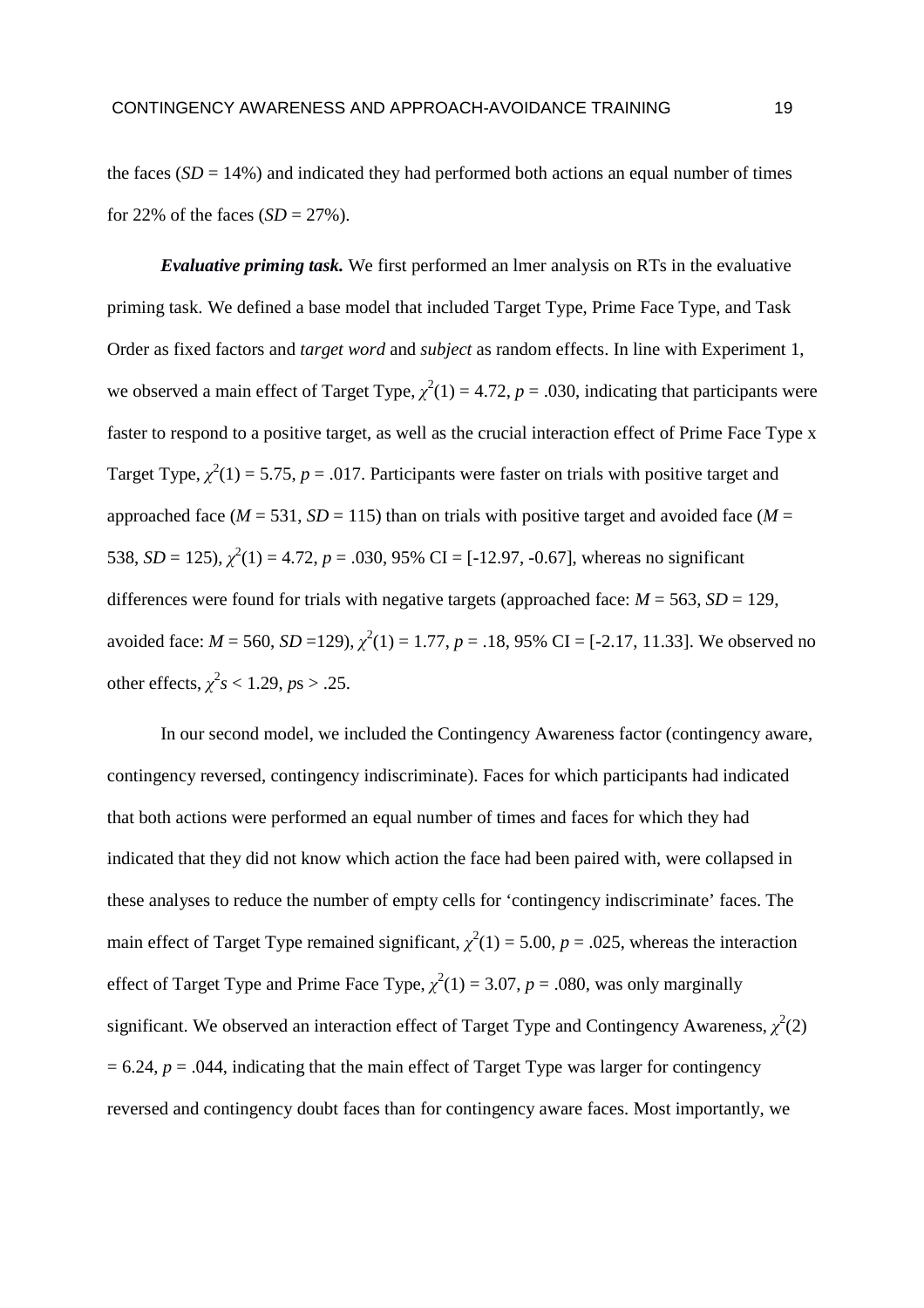also found a marginally significant three-way interaction effect Target Type x Prime Face Type x Contingency Awareness,  $\chi^2(2) = 5.17$ ,  $p = .075$  (Table 3). Similar to Experiment 1, separate analyses revealed a significant Target x Prime interaction effect for contingency aware faces,  $\chi^2(1) = 9.74$ , *p* = 0.02, indicating faster RTs on positive target trials with approached primes (*M* = 529, *SD* = 116) than with avoided primes (*M* = 539, *SD* = 131),  $\chi^2(1)$  = 6.41, *p* = .011, 95% CI = [-22.10, -2.82], and slower RTs on negative target trials with approached primes ( $M = 551$ ,  $SD =$ 119) than with avoided primes ( $M = 561$ ,  $SD = 121$ ),  $\chi^2(1) = 2.64$ ,  $p = .10$ , 95% CI = [-1.66, 17.77]. We did not observe a significant interaction effect for contingency indiscriminate faces,  $\chi$ 2(1) = 0.20, *p* = .65, or contingency reversed faces,  $\chi^2(1) = 0.55$ , *p* = .46. We observed no other main or interaction effects,  $\chi^2 s < 0.50$ ,  $ps > .47$ .

*Explicit rating scores.*. The base model for analyzing participants' explicit rating scores (internal consistency: mean Cronbach's Alpha = .84, *SD* = 0.04) included *Face* and *Participant* as random factors and Face Type (approached, avoided) and Task Order (evaluative priming task first, explicit rating task first) as fixed factors. This revealed only a main effect of Face Type,  $\chi^2(1) = 7.41$ , *p* = .007. Participants liked approached faces (*M* = 3.87, *SD* = 1.31) better than they liked avoided faces ( $M = 3.61$ ,  $SD = 1.27$ ), 95% CI = [0.08, 0.46]. No other effects were observed,  $\chi^2$ s < 0.96, *ps* > .32.

When we added the Contingency Awareness factor to the model, the main effect of Face Type was not significant,  $\chi^2(1) = 1.46$ ,  $p = .23$ . Importantly, we again observed a significant interaction effect of Face Type and Contingency Awareness,  $\chi^2(2) = 23.13$ ,  $p < .001$  (Table 4). A significant effect of Face Type was observed for contingency aware faces,  $\chi^2(1) = 25.00, p < .001,$ showing that approached faces were preferred ( $M = 4.28$ ,  $SD = 1.29$ ) over avoided faces ( $M =$ 3.44,  $SD = 1.31$ ), 95% CI = [0.47, 1.07], but not for faces that participants did not indicate a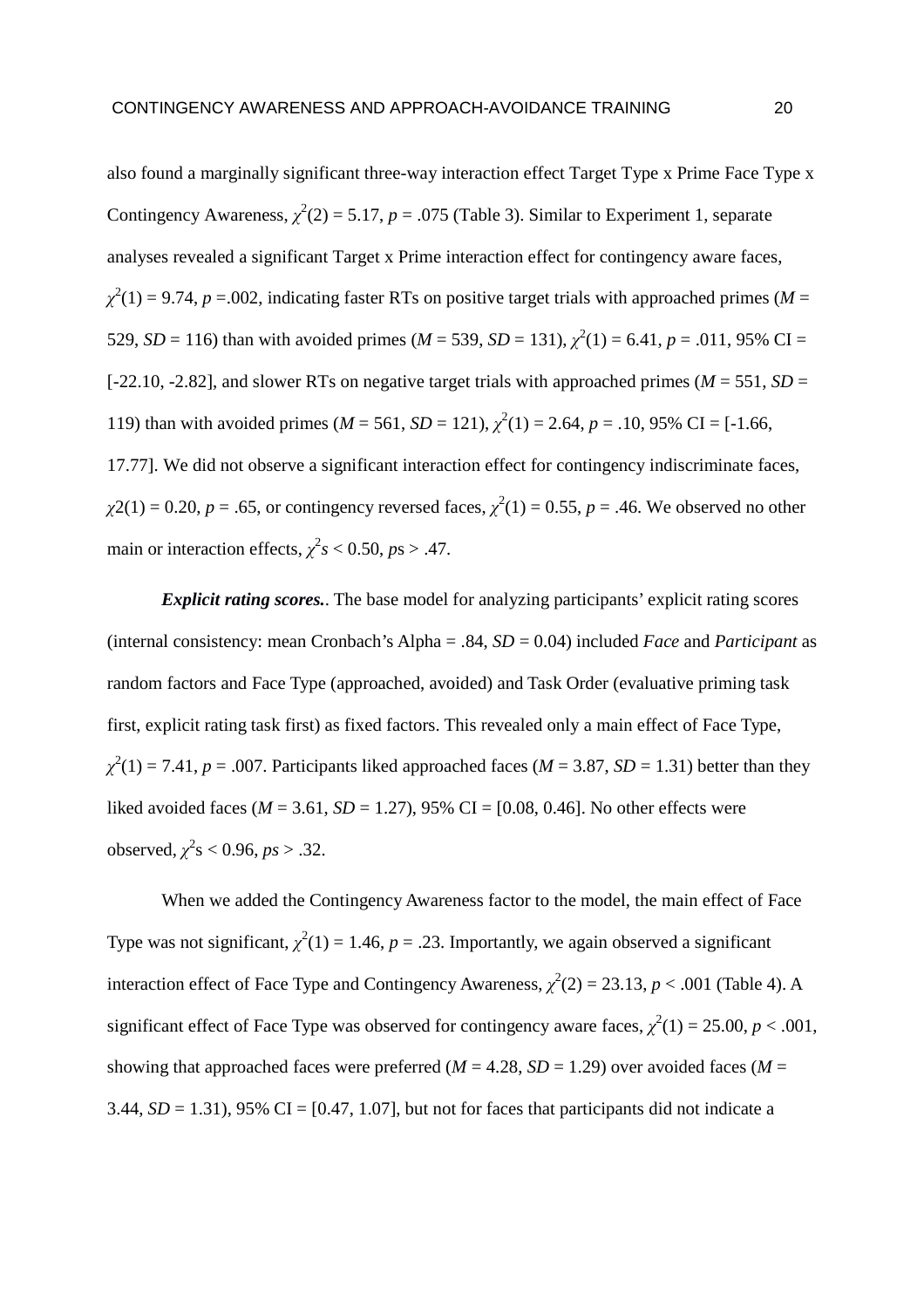specific action for,  $\chi^2(1) = 1.66$ ,  $p = .20$ . In line with Experiment 1, a (non-significant) trend for a contrast effect was found for faces participants had indicated the incorrect action for,  $\chi^2(1) = 2.64$ ,  $p = .10$ . We also observed a main effect of Contingency Awareness,  $\chi^2(2) = 6.13$ ,  $p = .047$ , indicating that contingency aware faces were liked more than contingency reversed or contingency indiscriminate faces. No other effects were observed,  $\chi^2$ s < 2.61, *ps* > .27.

# **Discussion**

Experiment 2 corroborated that training to approach or avoid novel faces causes changes in implicit and explicit evaluations of these faces, and that these effects are strongly related to participants' awareness of the stimulus-action contingencies. Even though participants never received any information that the AA training procedure involved specific stimulus-action contingencies, they detected these contingencies at an above chance level. More importantly, AA training effects were observed only for contingency aware stimuli. This data pattern was observed even though participants had the opportunity to indicate that they did not know the contingencies, which renders it less likely that these effects are the result of biases in our contingency awareness measure.

In line with Experiment 1, we found no evidence that AA training effects can arise in the absence of awareness. To further corroborate this, we performed an lmer analysis on the data from both Experiment 1 and Experiment 2. The overall analysis showed the Prime Face Type x Target Type x Contingency Awareness interaction effect for evaluative priming task RTs,  $\chi^2(2)$  = 8.25,  $p = 0.016$ , and the Face Type x Contingency Awareness interaction effect for explicit rating scores,  $\chi^2(2) = 38.53$ ,  $p < .001$ . To examine these interactions, we calculated indices of the AA effects for contingency aware, contingency reversed and contingency indiscriminate faces. For each type of face an index of the AA effect on implicit evaluation was calculated by subtracting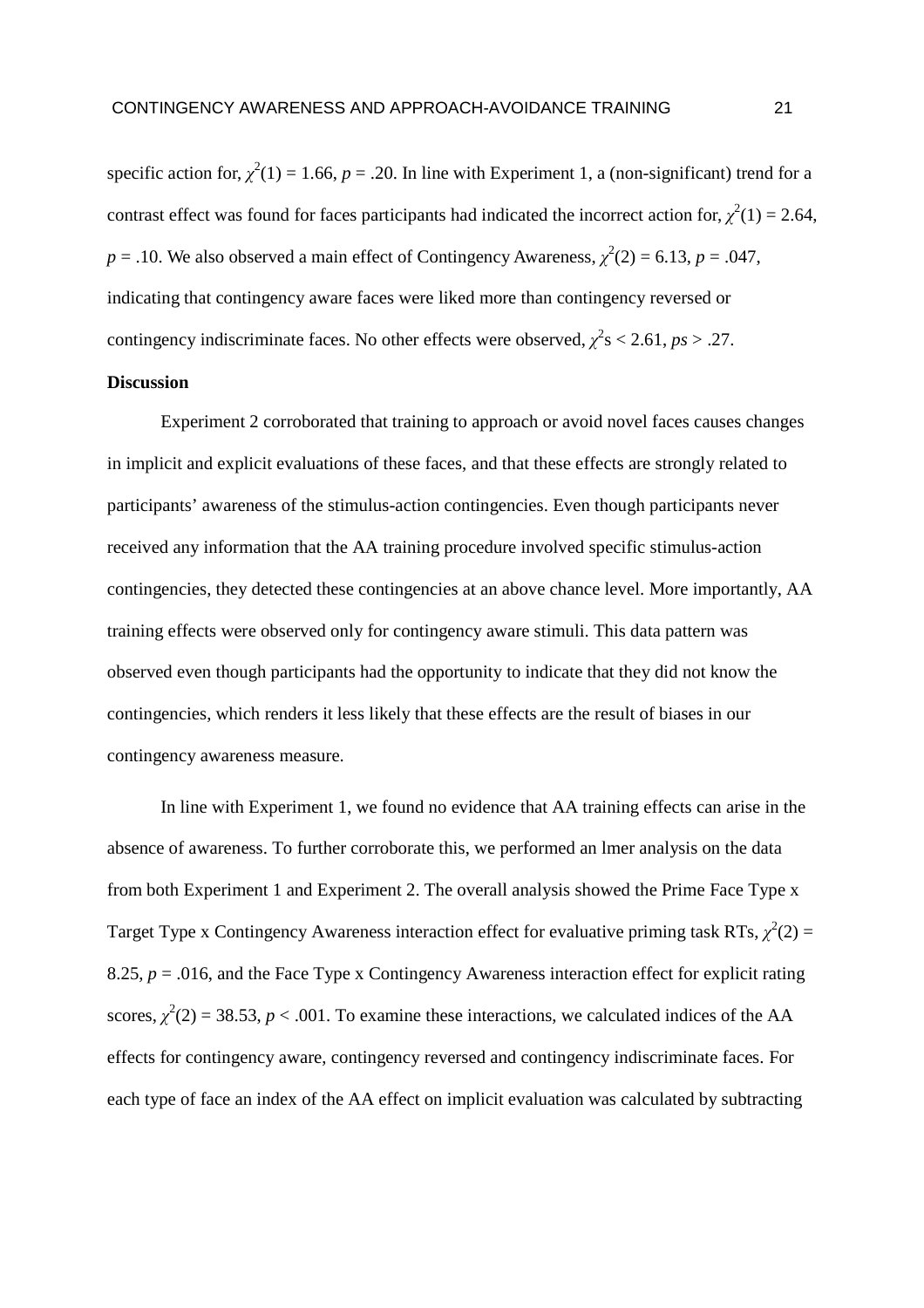participants' mean response latency for congruent trials (i.e., trials with positive target and approached prime or trials with negative target and avoided prime) from their mean response latency for incongruent trials (i.e., trials with positive target and avoided prime or trials with negative target and approached prime) and an index of AA effects on explicit evaluation was calculated by subtracting participants' mean explicit rating score for avoided faces from their mean explicit rating score for approached faces. In order to test whether these indices differed significantly from zero, we performed one-sample t-tests supplemented with Bayesian analyses. Bayesian analyses were performed according to the procedures outlined by Rouder, Speckman, Sun, Morey, and Iverson (2009). They provide a Bayes Factor that gives an indication of how strongly the data support either the null hypothesis  $(BF_0;$  reflecting the absence of a significant effect) or the alternative hypothesis  $(BF_1;$  reflecting the presence of a significant effect). BFs smaller than 1, between 1 and 3, between 3 and 10, and larger than 10, respectively designate 'no evidence', 'anecdotal evidence', 'substantial evidence', and 'strong evidence' for either the null or the alternative hypothesis (Jeffreys, 1961). We observed a significant AA effect for contingency aware faces on implicit,  $t(103) = 3.97$ ,  $p < .001$ ,  $d = 0.39$ ,  $BF_1 = 164$ , and explicit evaluations,  $t(103) = 6.52$ ,  $p < .001$ ,  $d = 0.64$ ,  $BF_1 = 3861013$ , and a contrast AA effect for contingency reversed faces on explicit,  $t(47) = -3.08$ ,  $p = .003$ ,  $d = -0.44$ ,  $BF_1 = 11$ , but not implicit evaluations,  $t(48) = 0.06$ ,  $p = .95$ ,  $d = 0.01$ ,  $BF_0 = 5$ . Importantly, we observed no significant AA effect for contingency indiscriminate faces on implicit,  $t(48) = 1.07$ ,  $p = .29$ ,  $d =$ 0.15,  $BF_0 = 3$ , nor explicit evaluations,  $t(48) = -0.72$ ,  $p = .48$ ,  $d = -0.10$ ,  $BF_0 = 4$ , even though we had sufficient statistical power (power  $> 0.80$ ) to detect small to medium effect sizes ( $d > 0.35$ ).<sup>5</sup>

 $\overline{a}$ 

<sup>&</sup>lt;sup>5</sup> We report power estimates for the t-test analyses and not the lmer analyses because for mixed model analyses the required analytical tools for calculating the sampling distributions in situations where the null hypothesis is false are currently lacking. Because lmer analyses included the data of a larger number of participants who had expressed doubt about at least one of the stimulus-action contingencies ( $N = 82$ ) and because these analyses control for by-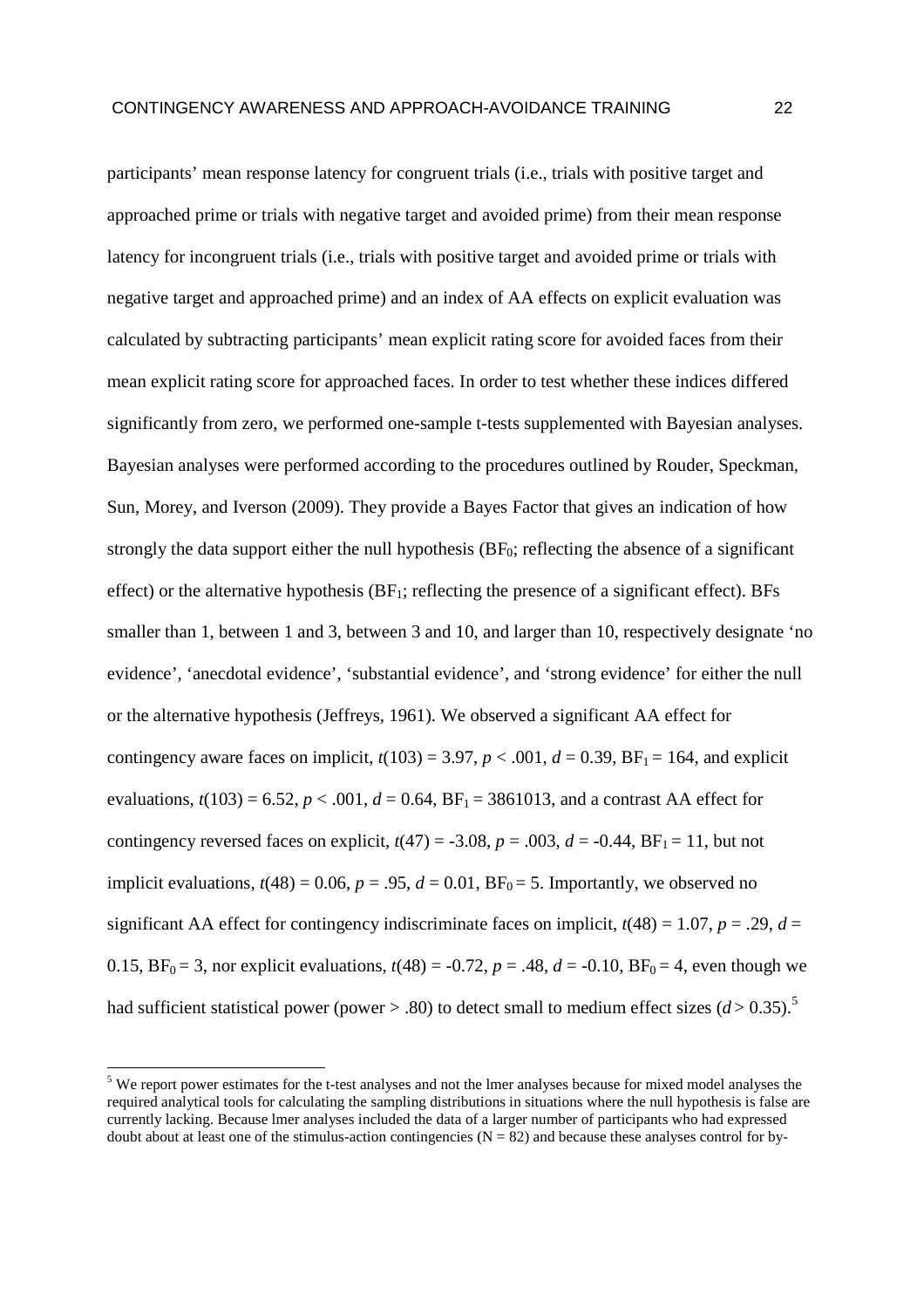#### **General Discussion**

In two experiments, we observed more positive evaluations of novel faces that were approached compared to faces that were avoided. We consistently found that contingency awareness, assessed by participants' memory for stimulus-action relations, moderated AA training effects on implicit and explicit evaluations. Both participants who received information specifying the stimulus-action contingencies and participants who did not receive contingency information preferred approached faces over avoided faces only if they were able to correctly identify what action they had performed most often in response to the specific face. Providing participants with contingency information via instructions, however, did not significantly influence AA training effects.

#### **The role of contingency awareness in AA training effects**

 $\overline{a}$ 

Our data provide the first evidence that contingency awareness moderates effects of AA training. Even though an imperfect measure was used to estimate contingency awareness (i.e., participants' memory for the stimulus-action contingencies), AA training effects were larger when participants reported awareness of the contingencies. This strongly resembles findings in the EC literature that contingency awareness is a potent moderator of EC (see Hofmann et al., 2010; Sweldens et al., 2014). We also found no evidence for unaware effects of AA training. When participants did not identify the stimulus-action contingencies correctly or expressed doubt about the contingencies we did not find a preference for approached faces over avoided faces even though our statistical tests had sufficient power to detect a small to medium sized effect. Bayesian analyses indicated that our data provided substantial evidence that AA training effects do not arise for contingency indiscriminate faces. Nevertheless, caution is warranted when

subject and by-item variation, these analyses had more power to detect a significant effect of small effect size. These analyses also did not reveal a significant AA effect for contingency indiscriminate faces,  $\gamma$ 2s < 1.26, ps > .26.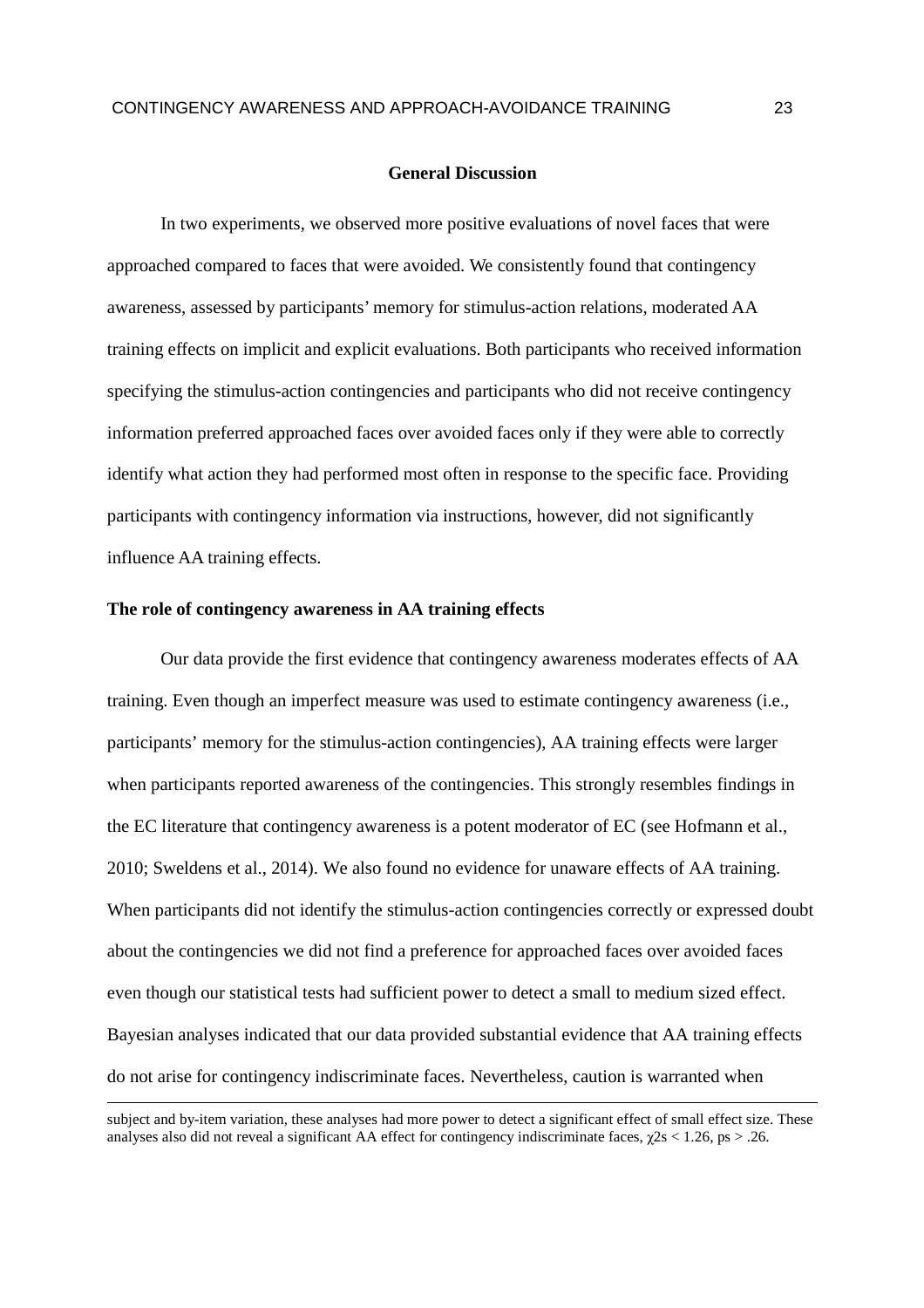drawing conclusions about the role of contingency awareness in AA training on the basis of our results. Importantly, our evidence is essentially correlational in nature. The liking of a stimulus was influenced by AA training only if participants could report the action that they performed in the presence of that stimulus during training. However, an experimental manipulation of contingency awareness did not influence AA training effects in the expected direction. Correlations do not reveal the direction of causality. Thus, although it is possible that AA training was related to contingency awareness because contingency awareness mediates the impact of training on liking, it is also possible that learning mediates the impact of training on contingency awareness. We will now consider two ways in which AA training could have mediated the changes in contingency awareness.

First, it is possible that the relation between contingency awareness and AA training effects in our study arose because our contingency awareness measure was influenced by the effects of AA training on liking. In EC research, there is a lot of discussion about the usefulness of contingency awareness measures and correlational approaches in general to address questions about contingency awareness (Gawronski & Walther, 2012; Dedonder, Corneille, Bertinchamps, & Yzerbyt, 2014). Most importantly, contingency awareness measures may be contaminated by reconstructive memory processes. That is, participants may complete these measures on the basis of other information, such as their liking of the stimulus (Hütter et al., 2012). Although we cannot completely exclude this alternative explanation, we did try to minimize guessing in Experiment 2 by giving participants the opportunity to indicate that they do not know the contingency. Importantly, we observed a strong relation between AA training effects and contingency awareness also in Experiment 2.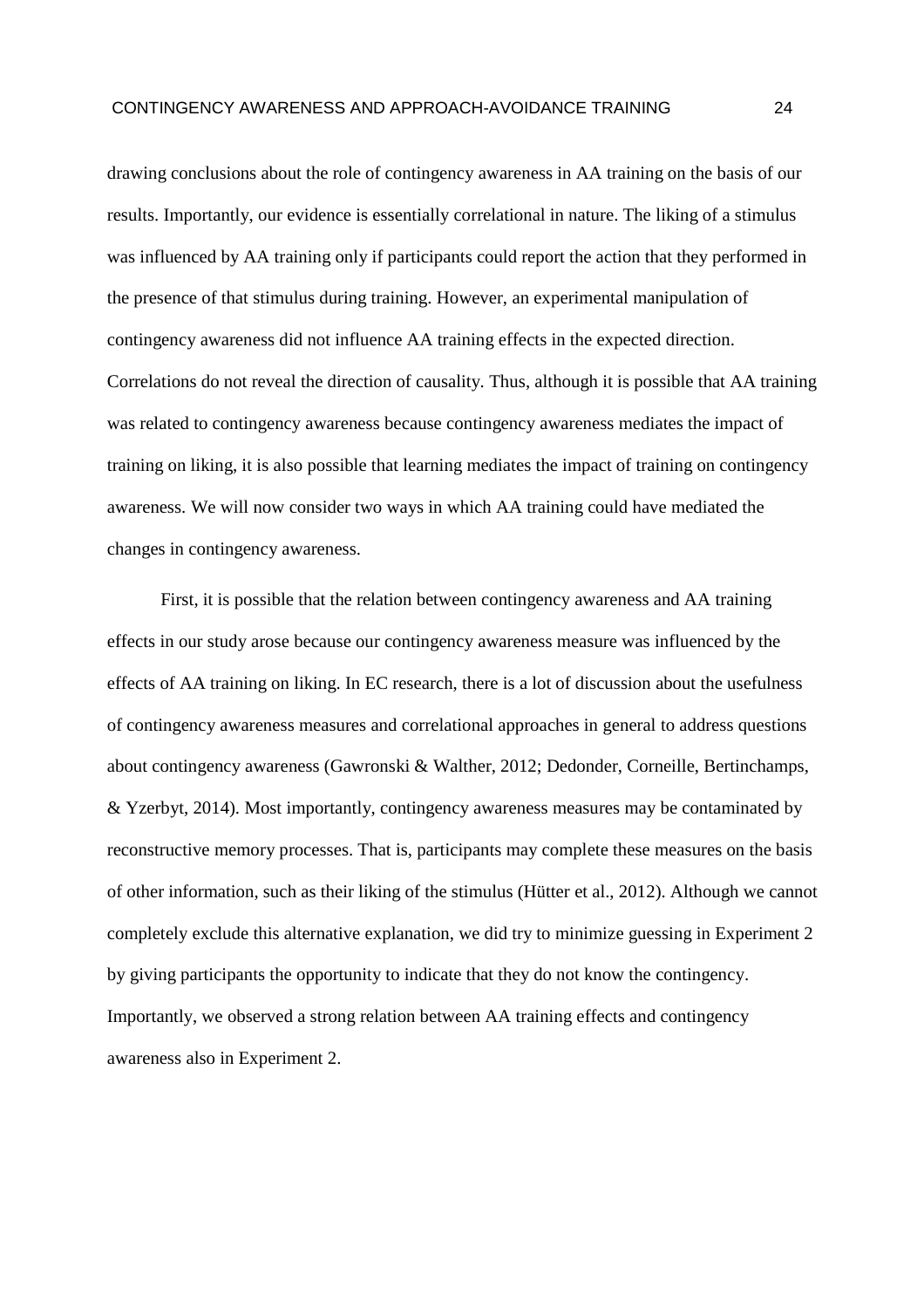Second, even if the contingency awareness measure did capture contingency awareness rather than changes in liking, it is possible that contingency awareness itself was produced by the same processes that lead to changes in liking. For instance, one could assume that AA training leads to the formation of associations that in their turn produce both changes in liking and contingency awareness (see Lovibond & Shanks, 2002). In such a scenario, any factor that leads to variations in the strength of associations would lead to corresponding changes in both liking and contingency awareness, thus resulting in a correlation between AA training effects and contingency awareness. For instance, participants might have differed in the extent to which they attended the identity of the faces. Participants were asked to respond to the color of the frame surrounding face pictures. Hence, the task did not require that they processed face identity. Assuming that the formation of associations requires attention to the elements that are paired (e.g., Mackintosh, 1975; Wagner, 1981), participants who did pay attention to face identity might have formed stronger face-action associations in memory than participants who did not attend face identity. If association strength determines both changes in liking and contingency awareness, then inter-individual differences in attention to face identity might have resulted in a correlation between AA training effects and contingency awareness. Note, however, that this explanation is at odds with the observation that contingency instructions, which draw attention to the identity of the stimuli, did not cause stronger AA training effects in Experiment 1. Also, Vandenbosch and De Houwer (2011) included a manipulation designed to draw attention to the identity of the faces in four AA training studies, but did not observe an overall effect of training, suggesting that AA training effects critically depend on other boundary conditions.

Although alternative explanations are possible, the fact remains that our results are compatible with the view that AA training effects are mediated by contingency awareness.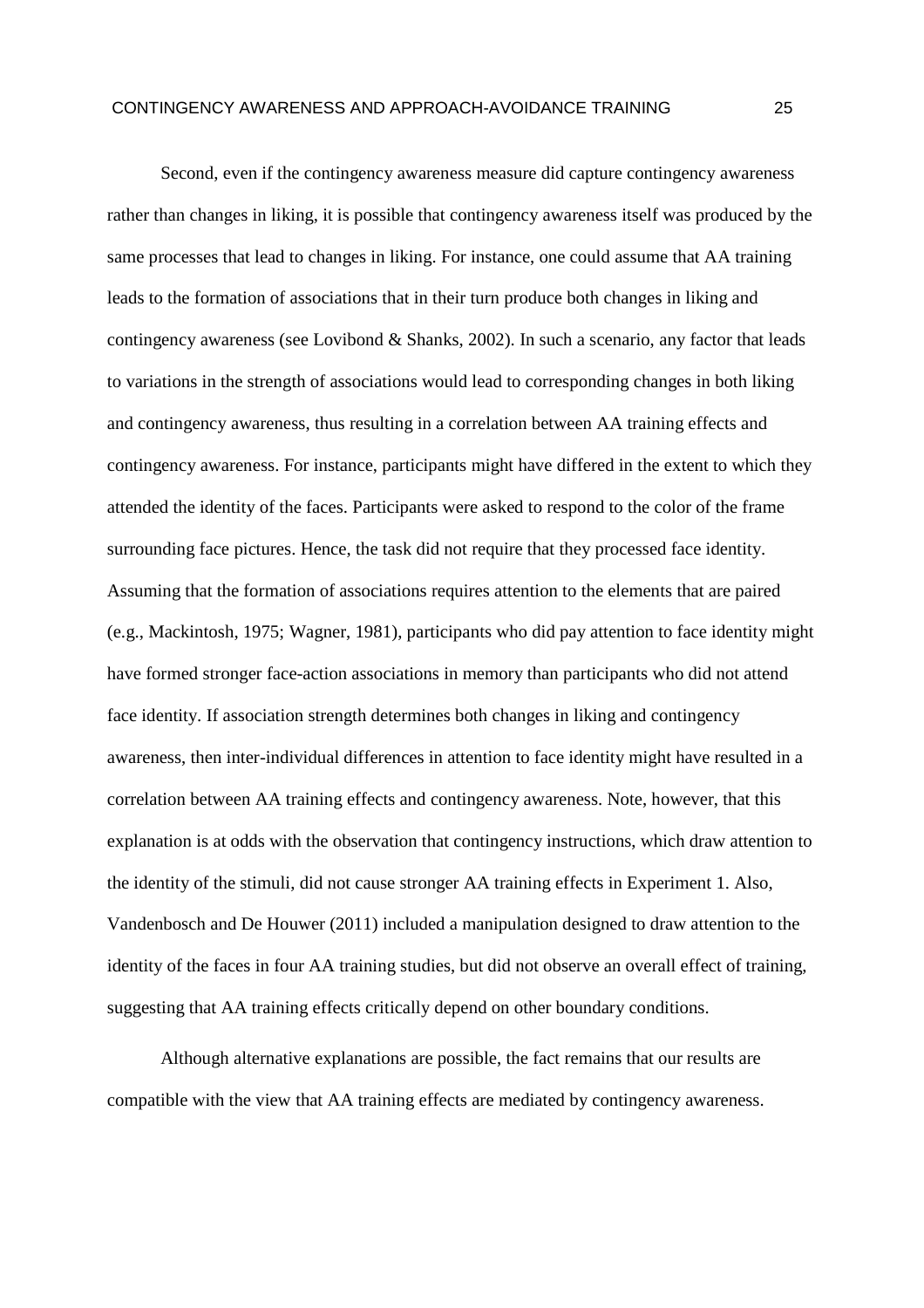Contingency awareness might not only be *sufficient* for AA effects (as indicated by the fact that AA instructions alone can produce changes in liking; Van Dessel et al., 2015), it might also be necessary (as indicated by the fact that, in the current study, we observed changes in evaluations only when participants were able to consciously report the relation between face and action). Nevertheless, the idea that contingency awareness is necessary for AA training effects seems to contradict earlier studies in which AA training effects were observed when AA actions were performed in response to subliminally presented stimuli (Kawakami et al., 2007; Jones et al., 2011). However, in a recent attempt to replicate and extend these findings we failed to find any evidence for subliminal AA training effects (Van Dessel, De Houwer, Roets, & Gast, in press). Moreover, Bayesian analyses indicated that the original studies provided only anecdotal evidence for subliminal AA training effects while our results consistently provided substantial evidence for the absence of subliminal AA training effects. However, given the paucity of studies on this matter, more research is warranted to establish if and under what circumstances AA training causes changes in evaluation in the absence of conscious knowledge of stimulus-action contingencies

Importantly, we did not observe an overall effect of our experimental manipulation of contingency awareness on stimulus evaluations which seems difficult to reconcile with the interpretation of our results as evidence that contingency awareness causes AA training effects. As we previously contended, however, the absence of an effect of contingency instructions may have resulted from (a) a lack of power to detect such an effect in the between-subjects analysis, or (b) the fact that a larger proportion of participants revealed a reversed AA training effect in the contingency instruction group than in the no contingency instructions group. Another explanation might be that contingency instructions have effects other than making participants aware of the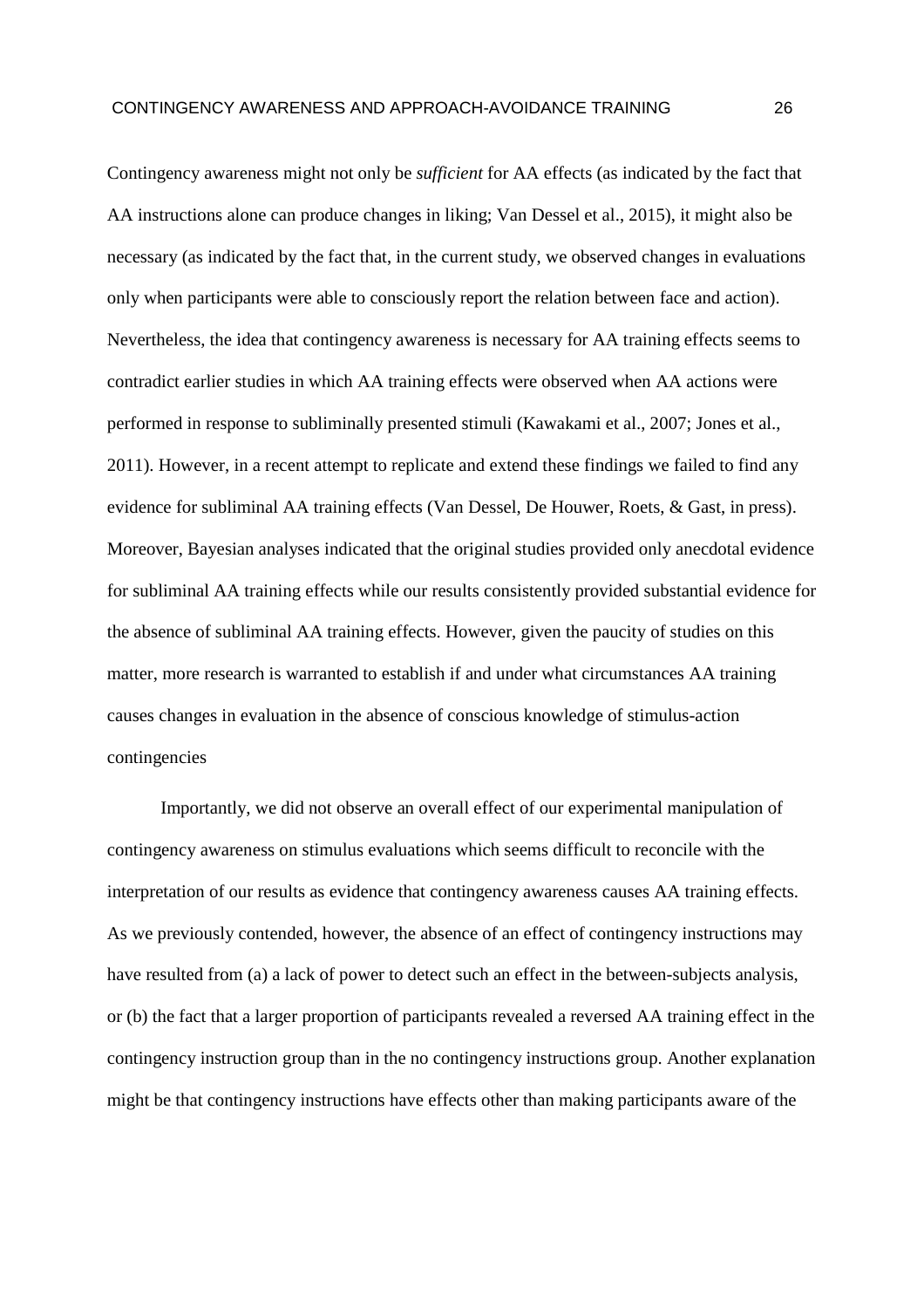contingencies, effects that actually reduce the impact of AA training. For instance, some participants (e.g., participants with high levels of psychological reactance) may follow the goal to control against influences of these contingencies on evaluations. It seems possible that reactant responses might be more common after such instructed compared to merely observed contingencies.

#### **Implications for mental process theories of AA training**

The observation that contingency awareness moderates AA training effects seems to contradict the idea that AA training effects depend exclusively on implicit learning processes and does not fit well with current associative accounts of AA training effects. According to these accounts, the gradual formation of associations during action performance influences stimulus liking (e.g., Woud et al., 2013; Phills, Kawakami, Tabi, Nadolny, & Inzlicht, 2011). Because association formation is often considered an automatic process, there is no reason to assume that AA training effects should depend on participants' awareness of the contingencies (Kawakami et al., 2007). To accommodate our results, these traditional accounts of AA training would need to make a number of additional assumptions. First, in addition to automatic association formation, it seems necessary to postulate that another process, which critically depends on contingency awareness, also contributes to AA training effects. Demand compliance may serve as a likely candidate. However, the observation that contingency awareness moderated changes also in implicit evaluations, suggests that participants acquired a genuine preference for the approached stimuli which required contingency awareness (but see De Houwer, Beckers, & Moors, 2007). Second, it seems necessary to assume that the specific AA training procedure we used did not activate the implicit learning process sufficiently (and therefore impeded the detection of AA training effects for stimuli participants did not know the correct action for). For instance, AA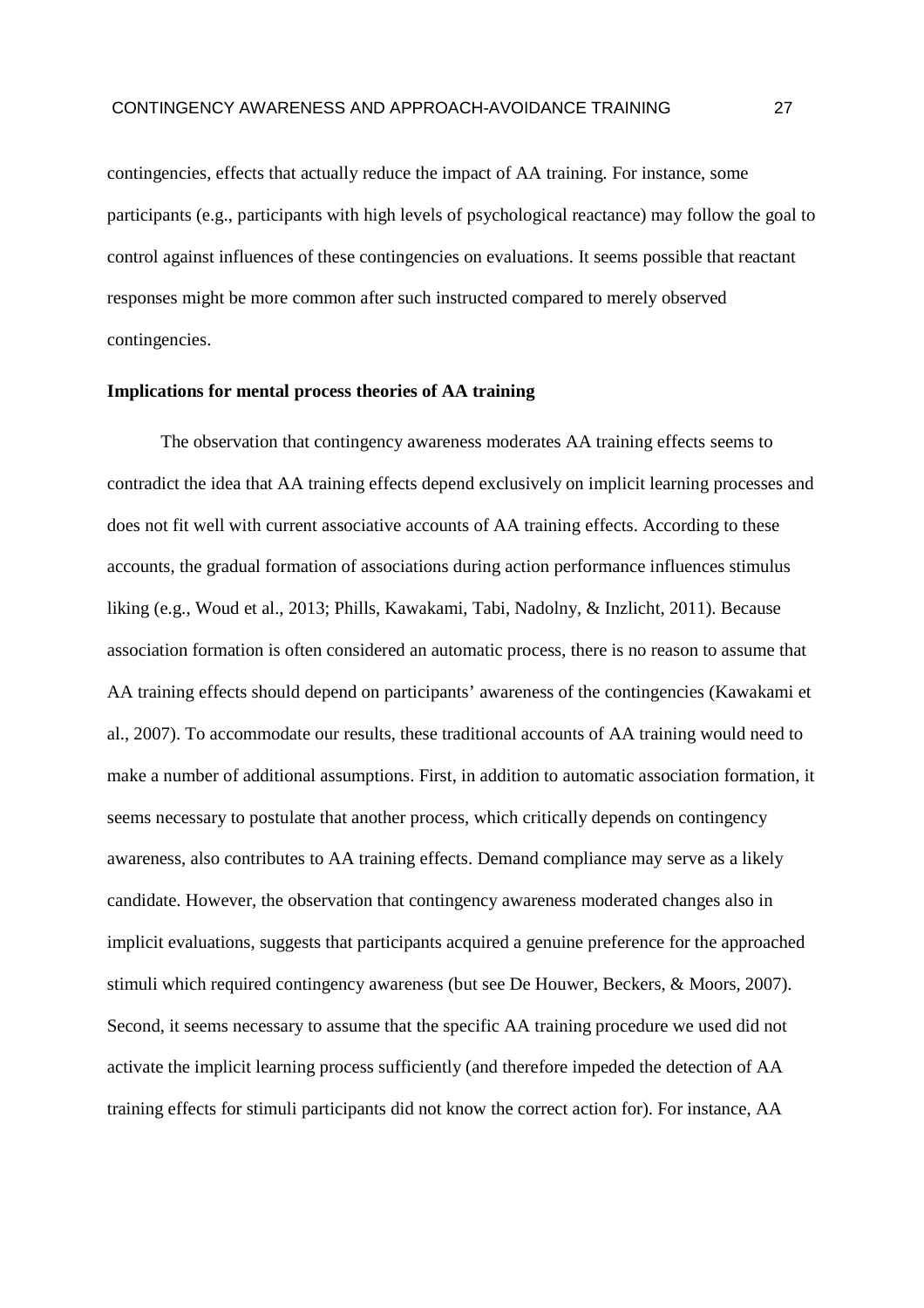training may cause changes in evaluations for contingency indiscriminate stimuli only when the training involves a sufficiently large number of training trials (e.g., because associative learning is a slow and gradual process; Rydell & McConnell, 2006). Support for this was found by Woud et al. (2011) who observed that AA training effects were stronger the more often faces were trained. However, because the addition of training trials may increase the likelihood that participants become aware of the stimulus-action contingencies, these findings could also reflect that AA training effects critically depend on contingency awareness. Also note that in our studies, we used a number of training trials that was comparable to that used in previous studies.

Alternatively, the strong impact that contingency awareness seems to have on AA training effects may be more easily explained by an alternative, propositional account of AA training effects. In line with propositional models of EC (De Houwer, 2009; Hofmann et al., 2010; Mitchell, De Houwer, & Lovibond, 2009), AA training may influence the liking of a stimulus only after participants acquired conscious propositional knowledge about the relation between action and stimulus. Participants may elaborate on this information and infer that the approached stimulus is positive (because they typically approach good things). Once this proposition is formed, this may influence both explicit and implicit stimulus evaluation (see De Houwer, 2014). From this perspective, AA training effects are driven by the acquisition of propositional information rather than by a 'training' mechanism that changes evaluations by gradually installing action tendencies to approach or avoid. It is important to note, however, that the current study used only neutral, unfamiliar faces as stimuli. In contrast to these novel stimuli, tendencies to approach or avoid specific well-known stimuli may have been acquired over a long learning history (e.g., spider phobics may have ample experience in avoiding spiders). To change evaluations of well-known stimuli, it may therefore be necessary to repeatedly perform AA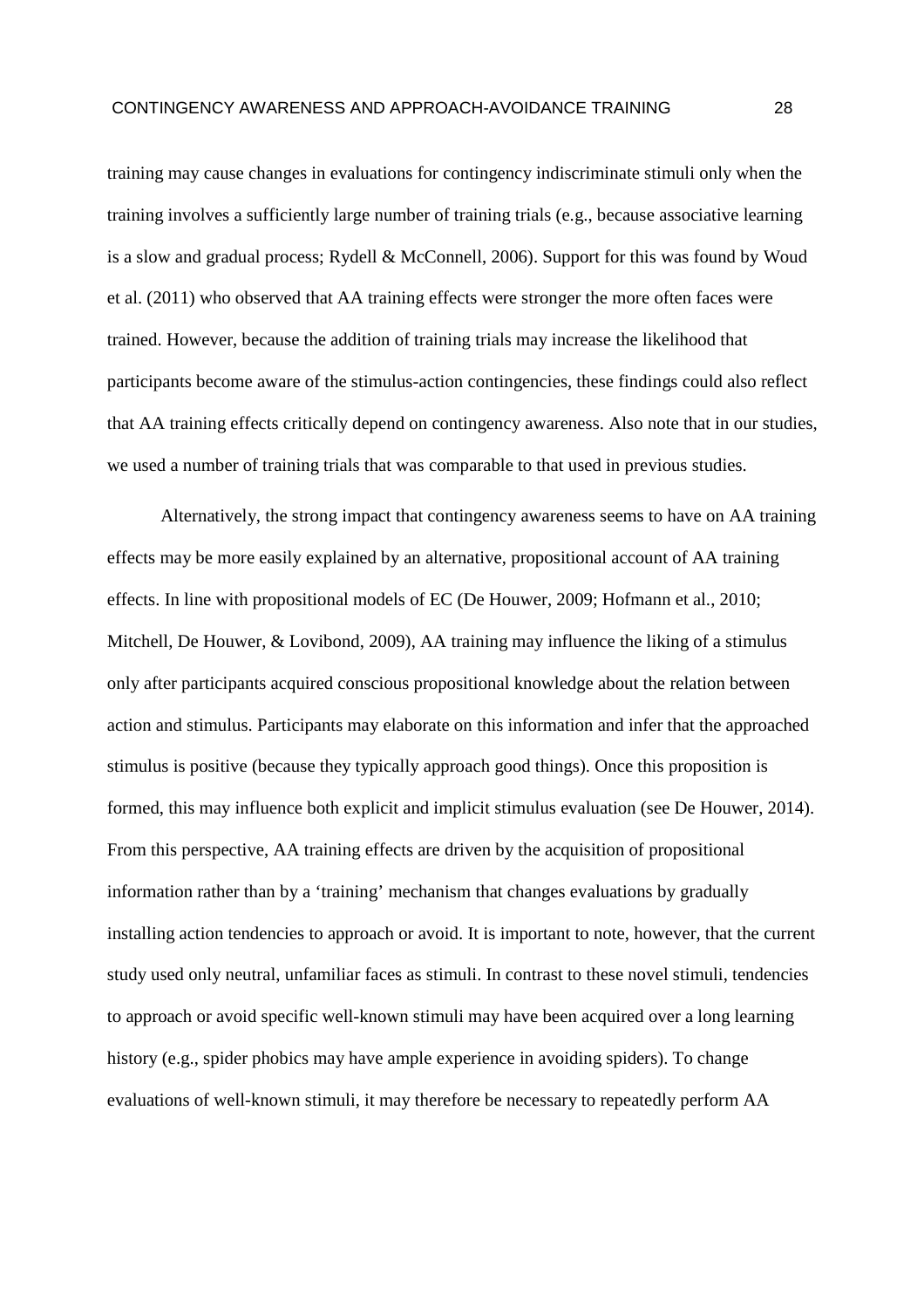actions in response to the stimulus such that the acquired tendencies are gradually re-trained (see Eberl et al., 2014). In line with this idea, we previously found that AA instruction effects were restricted to novel stimuli (Van Dessel et al., 2015). We hope that future research will explore whether contingency awareness is a critical factor also for studies that use AA training as a means of changing stimulus evaluation (e.g., in the treatment of alcohol addiction, Wiers et al., 2011; or social anxiety, Taylor & Amir, 2012).

# **Concluding remarks**

This study indicates that AA training is an important procedure for the acquisition of evaluations of novel stimuli and provides the first evidence that contingency awareness is an important moderator of AA training effects. This conclusion contradicts the prevailing view concerning the automaticity of AA training effects and challenges theories that attribute AA training effects to the automatic acquisition of associations. These results add to recent work showing that various evaluative learning effects which were traditionally assumed to rely on automatic processes, strongly depend on awareness (e.g., EC: Hofmann et al., 2010; the mere exposure effect: de Zilva, Vu, Newell, & Pearson, 2013; mimetic desires: Bry, Treinen, Corneille, & Yzerbyt, 2011). They provide support for recent theoretical accounts that question the involvement of an automatic association-formation mechanism in evaluative learning (e.g., De Houwer, 2009, Mitchell et al., 2009). It should be clear, however, that the issue of (evaluative) learning in the absence of awareness is still far from settled. In order for progress to be made, it is important to continue to carefully validate and replicate findings that do seem to provide evidence for unaware learning (e.g., Rydell, McConnell, Mackie, & Strain, 2006; Hu, Antony, Creery, Vargas, Bodenhausen, & Pallar, 2015). Once reliable evidence has been observed across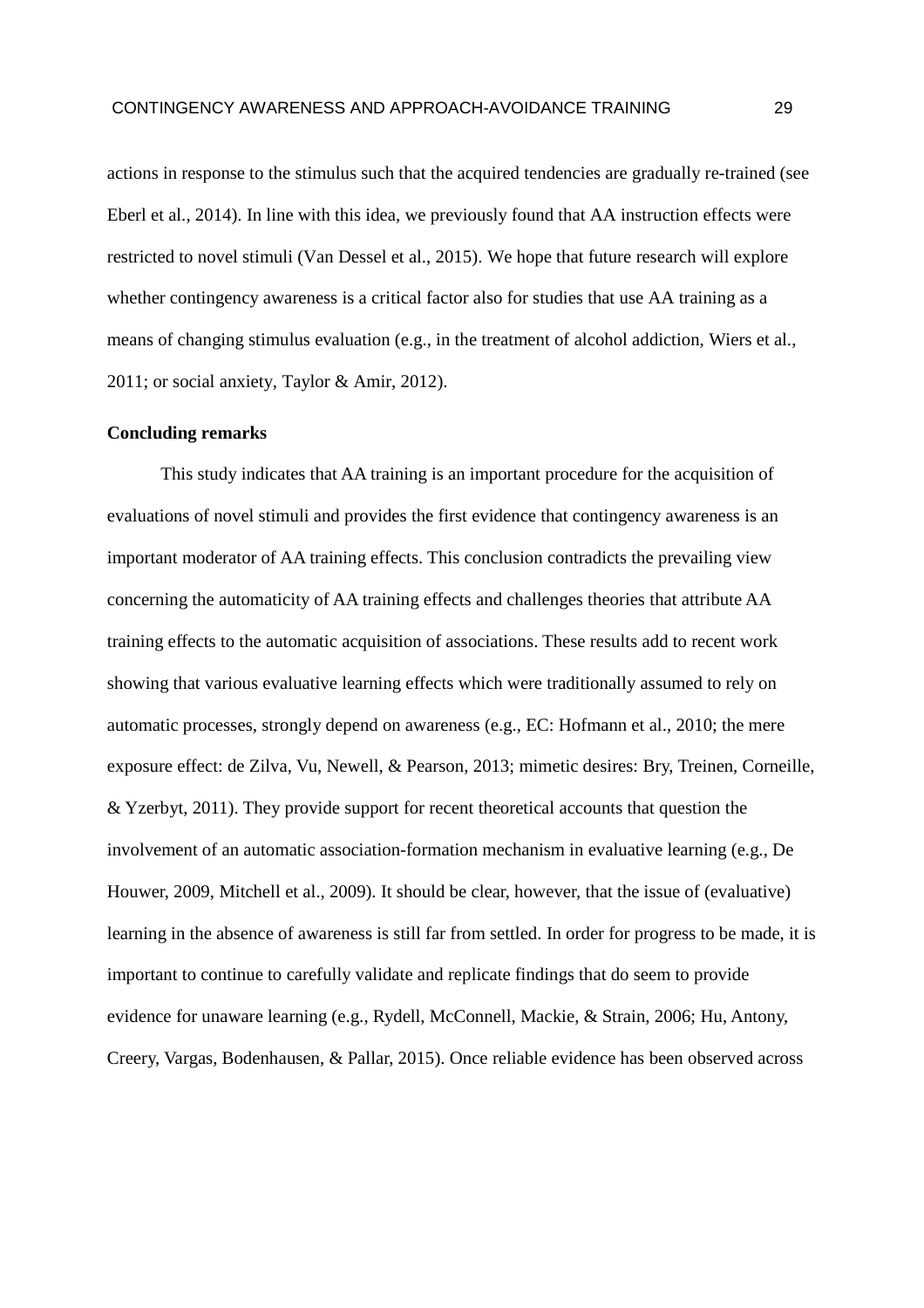multiple labs, efforts can start to identify the moderators that determine if and when awareness moderates learning.

However, it is important to repeat that our results provide only correlational evidence for a relation between contingency awareness and AA training. As such, it would be premature to make any conclusive statements about the causal role of contingency awareness in AA training effects. We hope, however, that our findings pave the way for additional AA training studies on the role of contingency awareness in AA training effects. Moreover, our findings point at the possibility that AA training effects are non-automatic in ways other than the need for contingency awareness. For instance, it would be interesting to examine the extent to which AA training effects can be controlled or depend on the availability of attentional resources. Future research on the automaticity features of AA training will provide important new information about the moderators of AA training effects and the mental processes that mediate those effects.

#### **Funding**

Pieter Van Dessel is supported by a Ph.D. fellowship of the Scientific Research Foundation, Flanders (FWO-Vlaanderen). Jan De Houwer is supported by Methusalem Grant BOF09/01M00209 of Ghent University and by the Interuniversity Attraction Poles Program initiated by the Belgian Science Policy Office (IUAPVII/33). The research in this paper has been supported by Grant FWO12/ASP/275 of FWO - Vlaanderen.

#### **References**

Amir, N., Kuckertz, J. M., & Najmi, S. (2013). The effect of modifying automatic action tendencies on overt avoidance behaviors. *Emotion, 13,* 478-484. doi: 10.1037/a0030443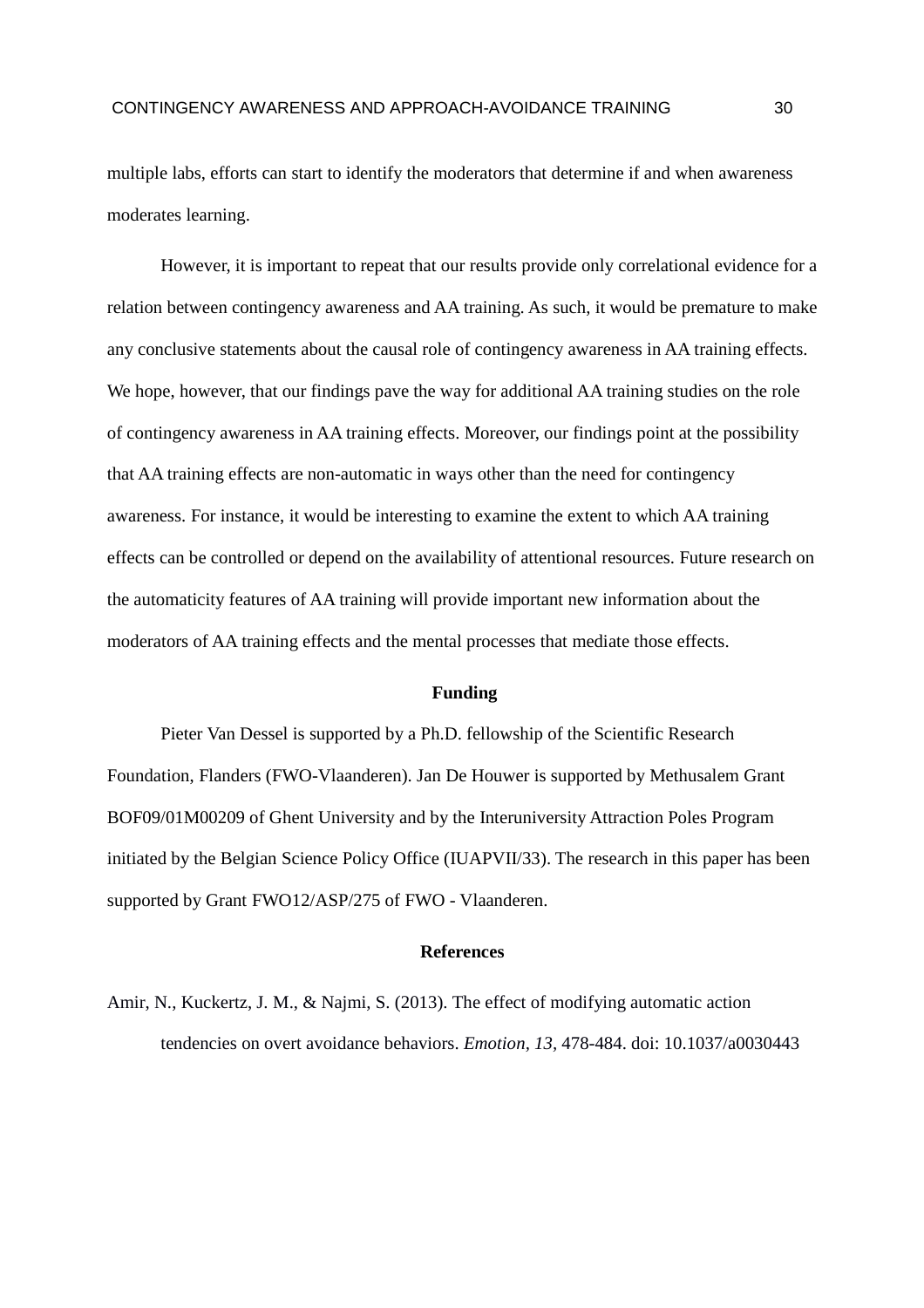- Baayen, R. H., Davidson, D. J., & Bates, D. M. (2008). Mixed-effects modeling with crossed random effects for subjects and items. *Journal of Memory and Language, 59,* 390-412. doi: 10.1016/j.jml.2007.12.005
- Baeyens, F., Eelen, P., & Van den Bergh, O. (1990). Contingency awareness in evaluative conditioning: A case for unaware affective evaluative learning. *Cognition & Emotion, 4*, 3-18. doi: 10.1080/02699939008406760
- Bar-Anan, Y., De Houwer, J., & Nosek, B. (2010). Evaluative conditioning and conscious knowledge of contingencies: A correlational investigation with large samples. *Quarterly Journal of Experimental Psychology, 63,* 2313-2335*.* doi: 10.1080/17470211003802442
- Bates, D., Maechler, M., Bolker, B., & Walker, S. (2014). lme4: Linear mixed-effects models using Eigen and S4. R package version 1.0-6. http://CRAN.R-project.org/package=lme4
- Bry, C., Treinen, E., Corneille, O., & Yzerbyt, V. (2011). Eye'm lovin' it! The role of gazing awareness in mimetic desires. *Journal of Experimental Social Psychology, 47*, 987– 993. doi: 10.1016/j.jesp.2011.03.023
- Cacioppo, J. T., Priester, J. R., & Berntson, G. G. (1993). Rudimentary determinants of attitudes. II: Arm flexion and extension have differential effects on attitudes. *Journal of Personality and Social Psychology, 65*, 5-17. doi: 10.1037//0022-3514.65.1.5
- Chen, M., & Bargh, J. A. (1999). Nonconscious approach and avoidance behavioral consequences of the automatic evaluation effect. *Personality and Social Psychology Bulletin, 25,* 215-224. doi: 10.1177/0146167299025002007
- Dedonder, J., Corneille, O., Bertinchamps, D., & Yzerbyt, V. (2014). Overcoming Correlational Pitfalls: Experimental Evidence Suggests That Evaluative Conditioning Occurs for Explicit But Not Implicit Encoding of CS–US Pairings. *Social Psychological and Personality Science, 5*, 250-257. doi: 10.1177/1948550613490969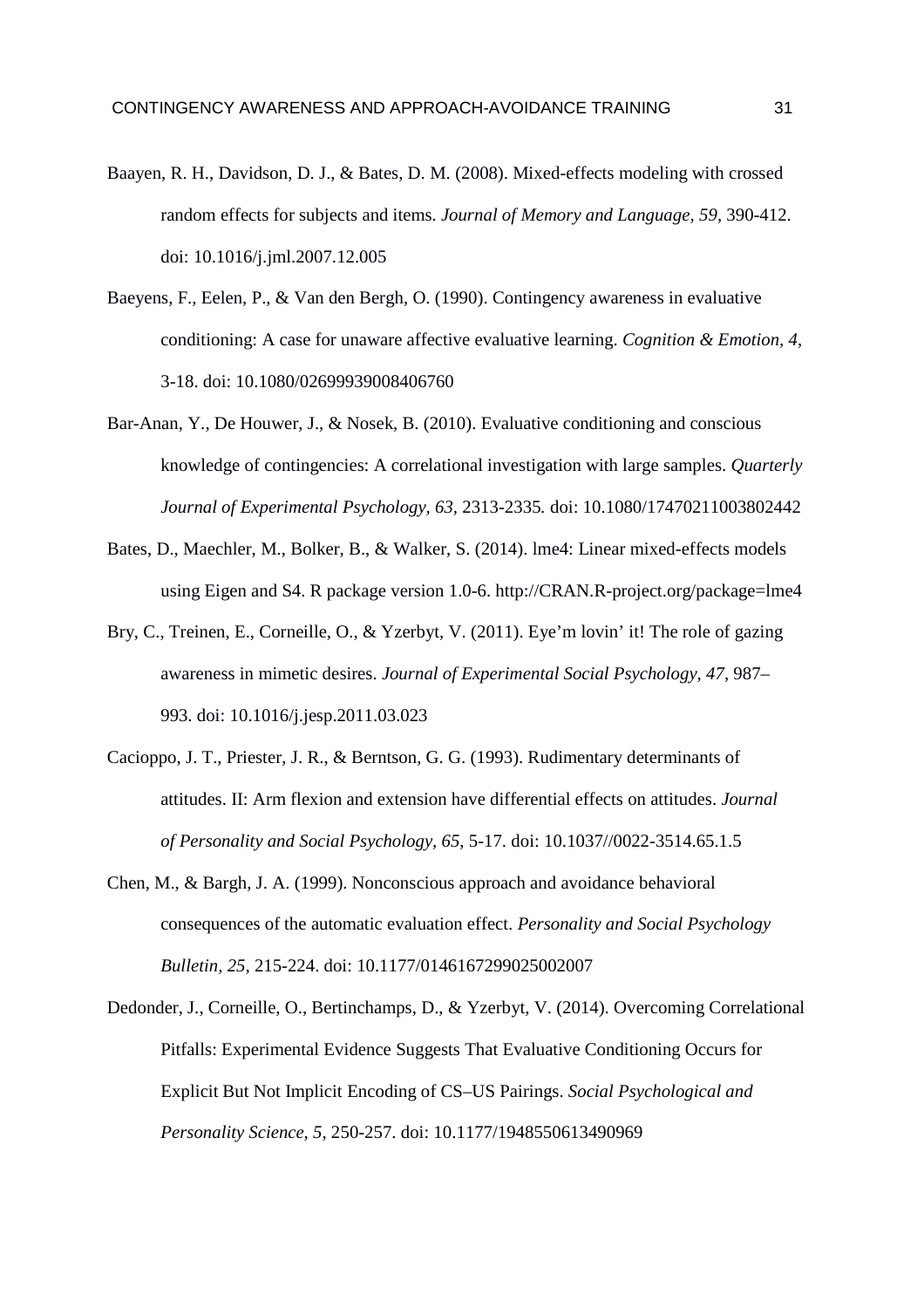- De Houwer, J. (2007). A conceptual and theoretical analysis of evaluative conditioning. *The Spanish Journal of Psychology, 10*, 230-241. doi:-
- De Houwer, J. (2009). The propositional approach to associative learning as an alternative for association formation models. *Learning & Behavior, 37,* 1-20. doi:10.3758/LB.37.1.1
- De Houwer, J. (2014). A Propositional Model of Implicit Evaluation. *Social and Personality Psychology Compass, 8*, 342-353. doi: 10.1111/spc3.12111
- De Houwer, J., Beckers, T., & Moors, A. (2007). Novel attitudes can be faked on the Implicit Association Test. *Journal of Experimental Social Psychology, 43*, 972-978. doi: 10.1016/j.jesp.2006.10.007
- de Zilva, D., Vu, L., Newell, B. R., & Pearson, J. (2013). Exposure Is Not Enough: Suppressing Stimuli from Awareness Can Abolish the Mere Exposure Effect. *PLoS ONE, 8(10)*, e77726. doi:10.1371/journal.pone.0077726
- Eberl C., Wiers R. W., Pawelczack, S., Rinck, M., Becker, E. S. , Lindenmeyer J. (2014). Implementation of approach bias re-training in alcoholism-how many sessions are needed? *Alcoholism: Clinical and experimental research, 38,* 587-594. doi: 10.1111/acer.12281.
- Fazio, R. H., Sanbonmatsu, D. M., Powell, M. C., & Kardes, F. R. (1986). On the automatic activation of attitudes. *Journal of Personality and Social Psychology, 50*, 229–238. doi: 10.1037//0022-3514.50.2.229
- Gast, A., De Houwer, J., & De Schryver, M. (2012). Evaluative conditioning can be modulated by memory of the CS-US Pairings at the time of testing. *Learning and Motivation, 43*, 116-126. doi: 10.1016/j.lmot.2012.06.001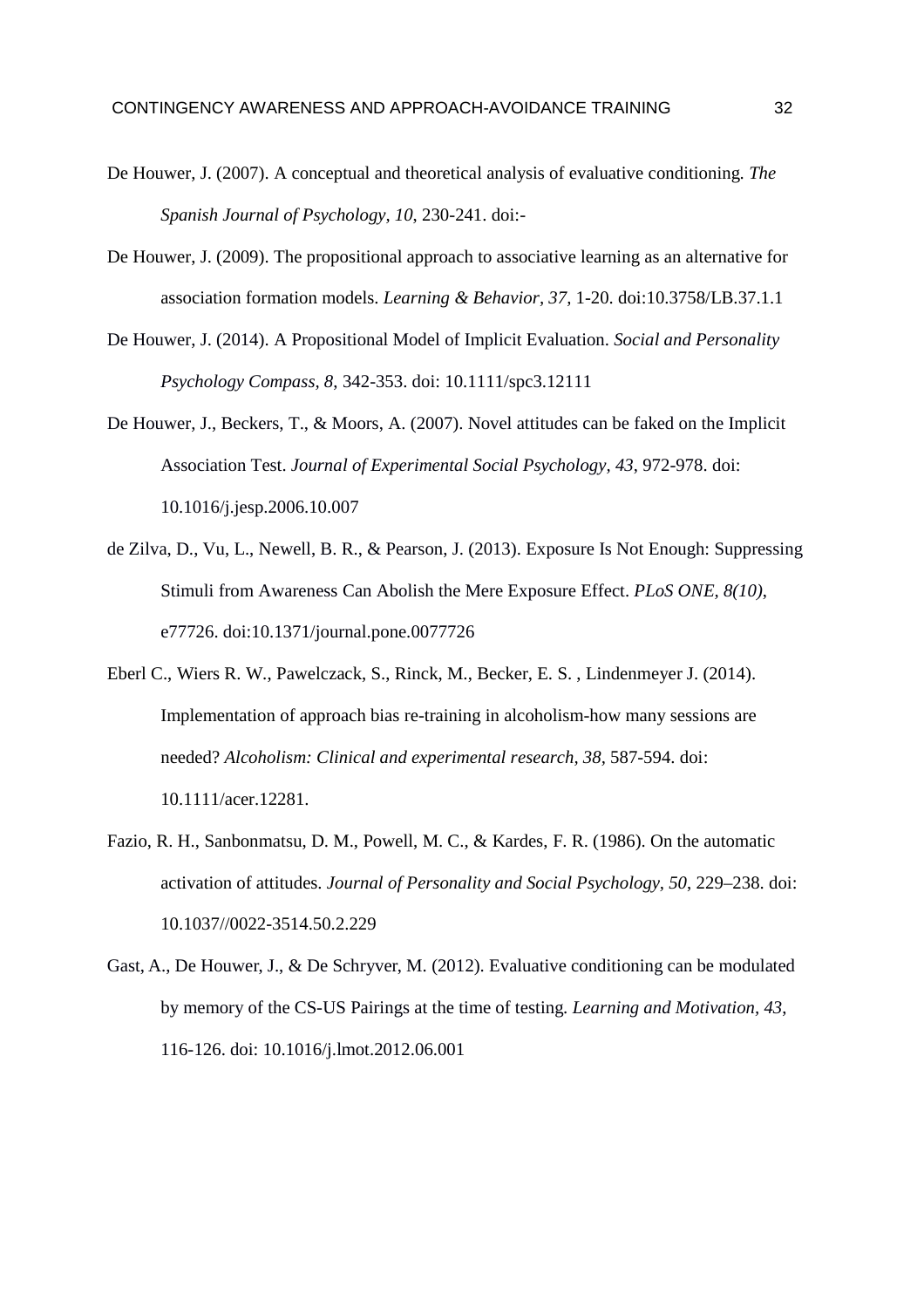- Gast, A., & Rothermund, K. (2011). What you see is what will change: Evaluative conditioning effects depend on a focus on valence. *Cognition and Emotion, 25*, 89-110. doi: 10.1080/02699931003696380
- Gawronski, B., & Walther, E. (2012). What do memory data tell us about the role of contingency awareness in evaluative conditioning? *Journal of Experimental Social Psychology, 48,* 617-623. doi: 10.1016/j.jesp.2012.01.002
- Greenwald, A. G., McGhee, D. E., & Schwartz, J. L. (1998). Measuring individual differences in implicit cognition: the implicit association test. *Journal of Personality and Social Psychology, 74*, 1464–1480. doi: 10.1037/0022-3514.74.6.1464
- Hoffman, L., & Rovine, M. J. (2007). Multilevel models for the experimental psychologist: Foundations and illustrative examples. *Behavior Research Methods, 39,* 101-117. doi: 10.3758/bf03192848
- Hofmann, W., De Houwer, J., Perugini, M., Baeyens, F. & Crombez, G. (2010). Evaluative conditioning in humans: a meta-analysis. *Psychological Bulletin, 136,* 390–421. doi: 10.1037/a0018916
- Hu, X. Q., Antony, J. W., Creery, J. D., Vargas, I. M., Bodenhausen, G. V., & Pallar, K. A. (2015). Unlearning implicit social biases during sleep. *Science, 348 (6238)*, 1013-1015. doi: 10.1126/science.aaa3841
- Huijding, J, & de Jong, P.J. (2005). A Modified Extrinsic Affective Simon Task (EAST) to assess the affective value of pictorial stimuli: No influence of age and educational level. *Psychologica Belgica, 45*, 241–255. doi: 10.5334/pb-45-4-241.

Huijding, J., Muris, P., Lester, K. J., Field, A. P., & Joosse, G. (2011). Training children to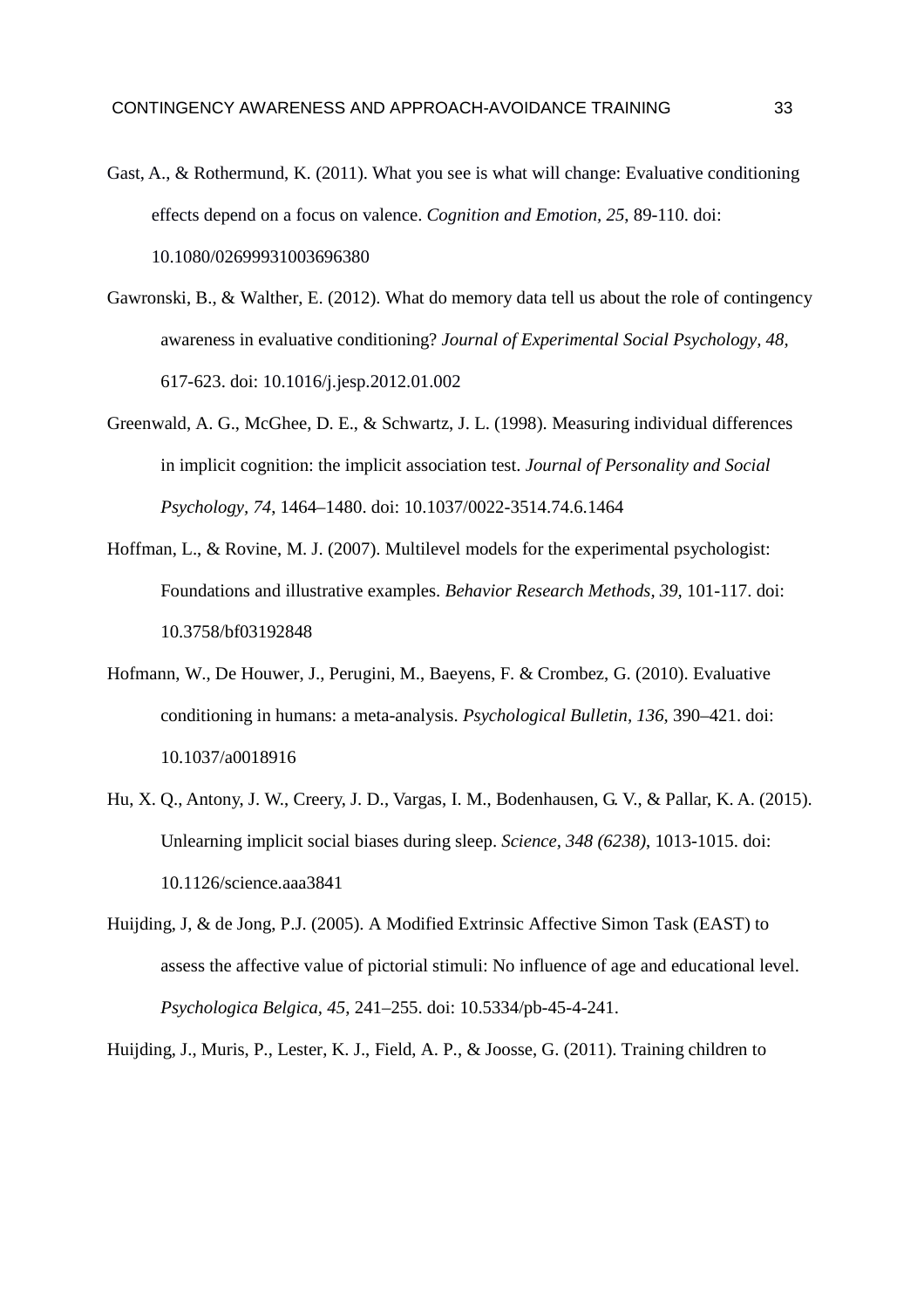approach or avoid novel animals: Effects on self-reported attitudes and fear beliefs and information-seeking behaviors. *Behaviour Research and Therapy, 49*, 606-613. doi: 10.1016/j.brat.2011.06.005

- Hütter, M., Sweldens, S., Stahl, C., Unkelbach, C., & Klauer, K. C. (2012). Dissociating contingency awareness and conditioned attitudes: Evidence of contingency-unaware evaluative conditioning. *Journal of Experimental Psychology: General, 141*, 539–557. doi: 10.1037/a0026477
- Jeffreys, H. (1961). Theory of Probability. Oxford: Oxford University Press.
- Jones, C. R., Vilensky, M. R., Vasey, M. W., & Fazio, R. H. (2013). Approach behavior can mitigate predominately univalent negative attitudes: Evidence regarding insects and spiders. *Emotion, 13*, 989-996. doi: 10.1037/a0033164
- Kawakami, K., Phills, C. E., Steele, J. R., & Dovidio, J. F. (2007). (Close) distance makes the heart grow fonder: Improving implicit racial evaluations and interracial interactions through approach behaviors. *Journal of Personality and Social Psychology, 92*, 957-971. doi: 10.1037/0022-3514.92.6.957
- Laham, S. M., Kashima, Y., Dix, J., Wheeler, M., & Levis, B. (2014). Elaborated contextual framing is necessary for action-based attitude acquisition. *Cognition & Emotion, 28*, 1119-1126*.* doi: 10.1080/02699931.2013.867833
- Langner, O., Dotsch, R., Bijlstra, G., Wigboldus, D.H.J., Hawk, S.T., & van Knippenberg, A. (2010). Presentation and validation of the Radboud Faces Database*. Cognition & Emotion, 24,* 1377-1388. DOI: 10.1080/02699930903485076
- Locker, L., Hoffman, L., & Bovaird, J. A. (2007). On the use of multilevel modeling as an alternative to items analysis in psycholinguistic research. *Behavior Research Methods, 39,* 723-730.doi: 10.3758/BF03192962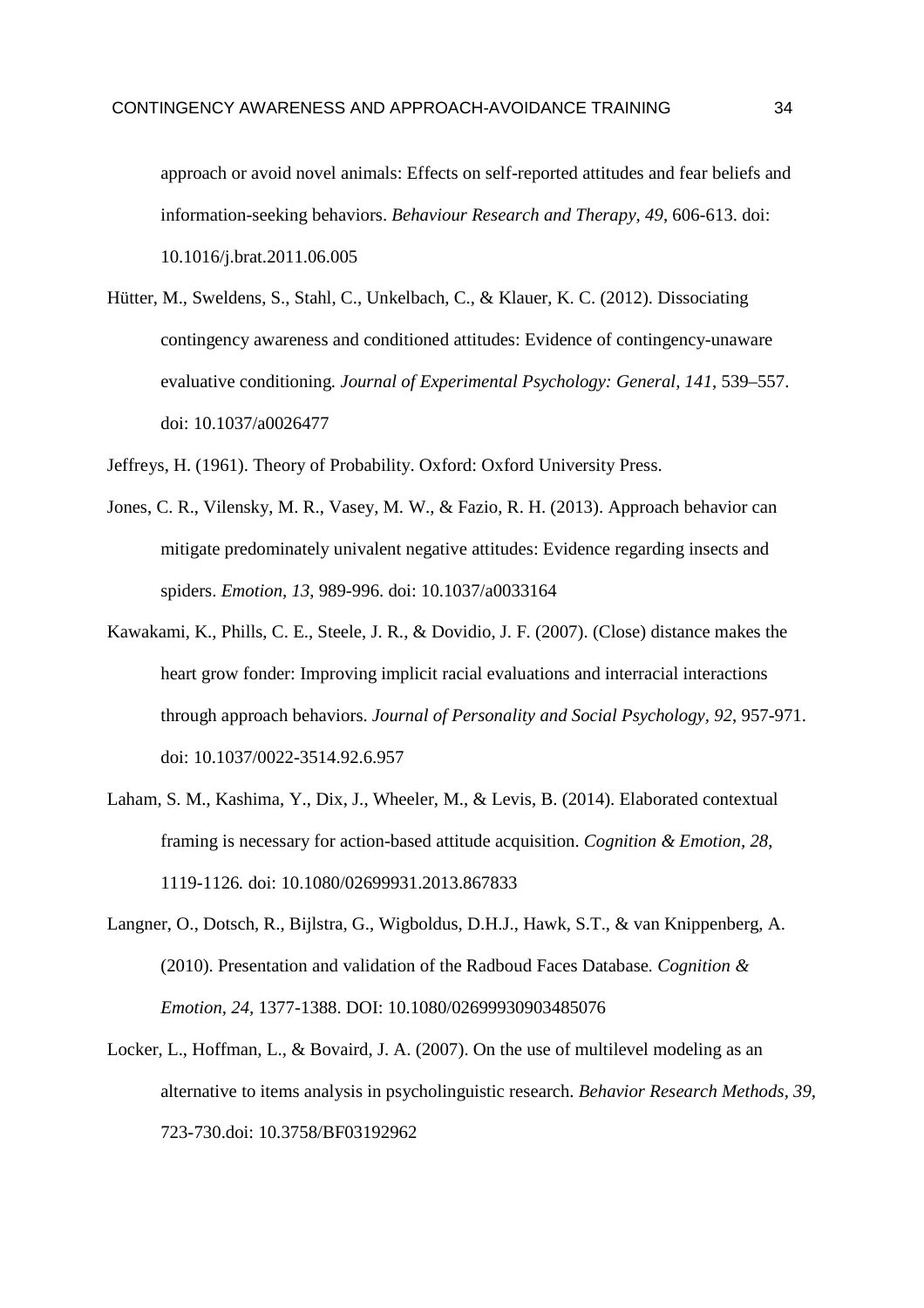- Lovibond, P. F., & Shanks, D. R. (2002). The role of awareness in Pavlovian conditioning: Empirical evidence and theoretical implications. *Journal of Experimental Psychology: Animal Behavior Processes, 28*, 3–26. doi: 10.1037/0097-7403.28.1.3.
- Mackintosh, N. J. (1975). A theory of attention: Variations in the associability of stimuli with reinforcement. *Psychological Review, 82,* 276–98. doi: 10.1037/h0076778
- Markman, A. B., & Brendl, C. M. (2005). Constraining theories of embodied cognition. *Psychological Science, 16*, 6-10. doi: 10.1111/j.0956-7976.2005.00772.x
- Mitchell, C. J., De Houwer, J., & Lovibond, P. F. (2009). The propositional nature of human associative learning. *Behavioral and Brain Sciences, 32*, 183-198. doi: 10.1017/S0140525X09000855
- Neumann, R., & Strack, F. (2000). Approach and avoidance: The influence of proprioceptive and exteroceptive cues on encoding of affective information. *Journal of Personality and Social Psychology, 79*, 39–48. doi: 10.1037/0022-3514.79.1.39
- Olson, M. A., & Fazio, R. H. (2001). Implicit attitude formation through classical conditioning. *Psychological Science, 12*, 413–417. doi: 10.1111/1467-9280.00376
- Perugini, M., Richetin, J., & Zogmaister, C. (2014). Indirect measures as a signal for evaluative change. *Cognition & Emotion, 28*, 208-229. doi: 10.1080/02699931.2013.810145
- Phills, C. E., Kawakami, K., Tabi, E., Nadolny, D., & Inzlicht, M. (2011). Mind the gap: Increasing associations between the self and blacks with approach behaviors. *Journal of Personality and Social Psychology, 100*, 197–210. doi: 10.1037/a0022159
- Pleyers, G., Corneille, O., Luminet, O., & Yzerbyt, V. (2007). Aware and (dis)liking: Item-based analyses reveal that valence acquisition via evaluative conditioning emerges only when there is contingency awareness. *Journal of Experimental Psychology: Learning, Memory, and Cognition, 33,* 130–144. doi: 10.1037/0278-7393.33.1.130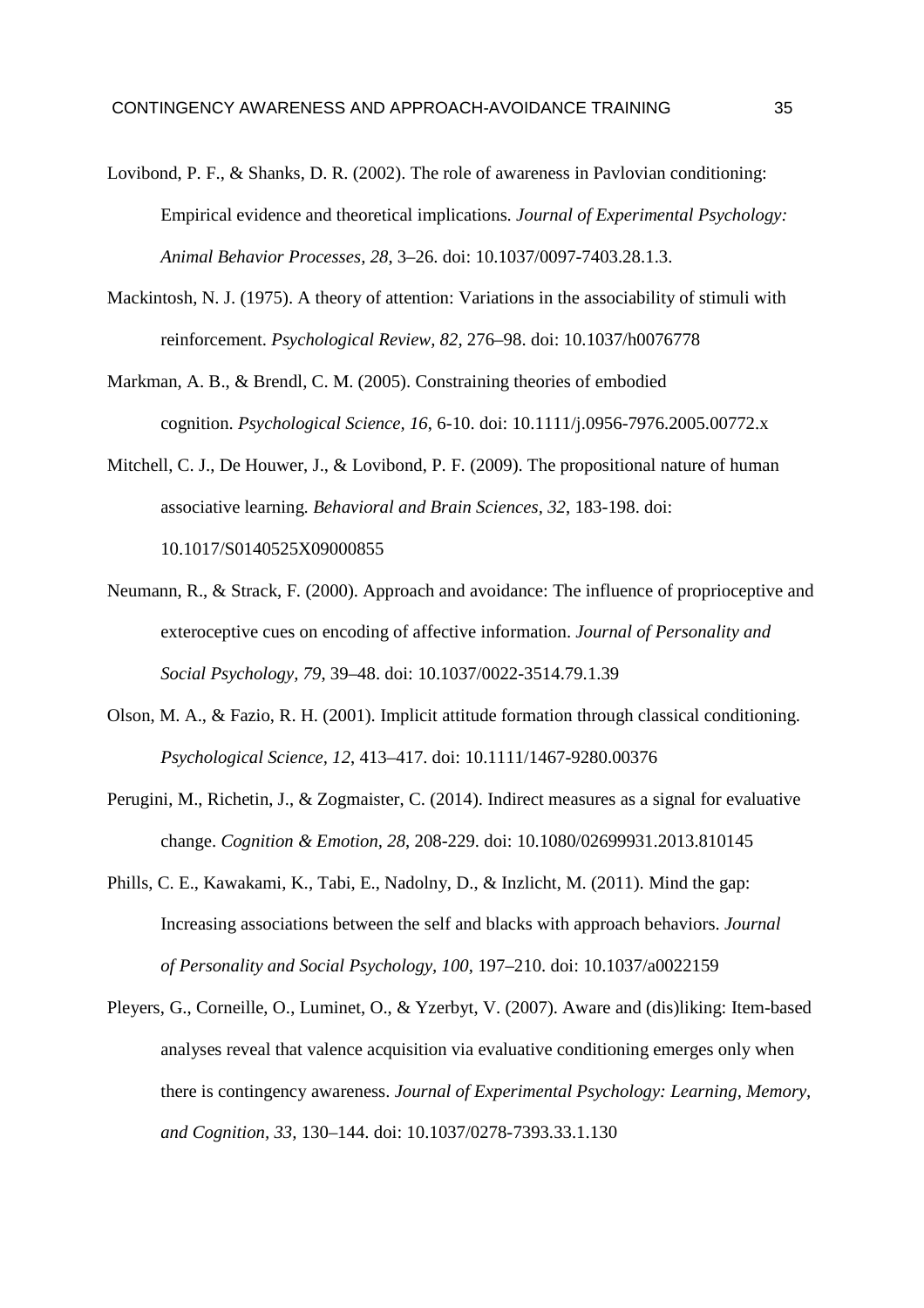- Rotteveel, M., Gierholz, A., Koch, G., van Aalst, C., Pinto, Y., Matzke, D., Steingroever, H., Verhagen, J., Beek, T.F., Selker, R., Sasiadek, A., & Wagenmakers, E.-J. (2015). On the automatic link between affect and tendencies to approach and avoid: Chen and Bargh (1999) revisited. *Frontiers in Psychology: Cognition*, *6*, 335. doi: 10.3389/fpsyg.2015.00335.
- Rouder, J. N., Speckman, P. L., Sun, D., Morey, R. D., & Iverson, G. (2009). Bayesian t tests for accepting and rejecting the null hypothesis. *Psychonomic Bulletin & Review, 16*, 225– 237. doi: 10.3758/PBR.16.2.225
- Rydell, R. J., & McConnell, A. R. (2006). Understanding implicit and explicit attitude change: A systems of reasoning analysis. *Journal of Personality and Social Psychology, 91*, 995- 1008. doi: 10.1037/0022-3514.91.6.995
- Rydell, R. J., McConnell, A. R., Mackie, D.M., & Strain, L.M. (2006). Of two minds: Forming and changing valence inconsistent implicit and explicit attitudes. *Psychological Science, 17*, 954–958.
- Spruyt, A., De Houwer, J., & Hermans, D. (2009). Modulation of semantic priming by feature specific attention allocation. *Journal of Memory and Language, 61,* 37 - 54. doi: 10.1016/j.jml.2009.03.004
- Strack, F., & Deutsch, R. (2004). Reflective and impulsive determinants of social behavior. *Personality and Social Psychology Review, 8*, 220-247. doi: 10.1207/s15327957pspr0803\_1
- Sweldens, S., Corneille, O. & Yzerbyt, V. (2014). The Role of Awareness in Attitude Formation Through Evaluative Conditioning. *Personality and Social Psychology Review, 18*, 187- 209. doi: http://dx.doi.org/10.1177/1088868314527832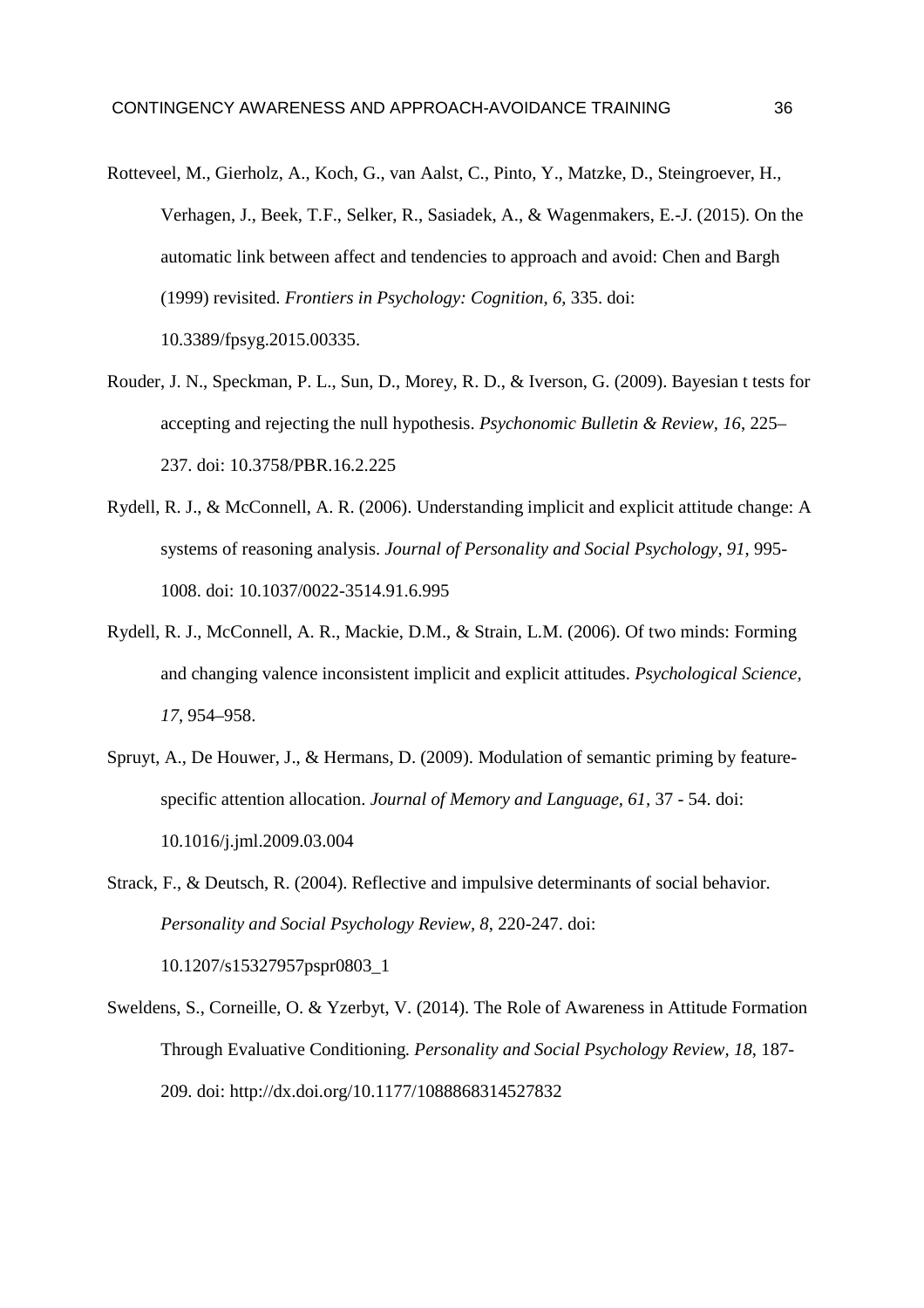- Taylor, C. T., & Amir, N. (2012). Modifying automatic approach action tendencies in individuals with elevated social anxiety symptoms. *Behaviour Research and Therapy, 50*, 529-536. doi: 10.1016/j.brat.2012.05.004
- Vandenbosch, K., & De Houwer, J. (2011). Failures to induce implicit evaluations by means of approach-avoid training. *Cognition and Emotion, 25,* 1311-1330. doi: 10.1080/02699931.2011.596819
- Van Dessel, P., De Houwer, J., Gast, A., & Smith, C. T. (2015). Instruction-Based Approach– Avoidance Effects: Changing Stimulus Evaluation via the Mere Instruction to Approach or Avoid Stimuli. *Experimental Psychology, 62*, 161-169*.* doi: 10.1027/1618- 3169/a000282
- Van Dessel, P., De Houwer, J., Roets, A., & Gast, A. (in press). Failures to Change Stimulus Evaluations by means of Subliminal Approach and Avoidance Training. *Journal of Personality and Social Psychology*.
- Wagner, A. R. (1981). SOP: A model of automatic memory processing in animal behavior. In: N.E. Spear & R.R. Miller (Eds.), In*formation processing in animals: Memory mechanisms* (pp. 5–47). Hillsdale, NJ: Erlbaum.
- Wiers, R.W., Eberl, C., Rinck, M., Becker, E. & Lindenmeyer, J. (2011). Re-training automatic action tendencies changes alcoholic patients' approach bias for alcohol and improves treatment outcome. *Psychological Science, 22,* 490-497. doi: 10.1177/0956797611400615
- Woud, M. L., Becker, E. S., & Rinck, M. (2008). Implicit evaluation bias induced by approach and avoidance. *Cognition and Emotion, 22*, 1187-1197. doi: 10.1080/02699930801906843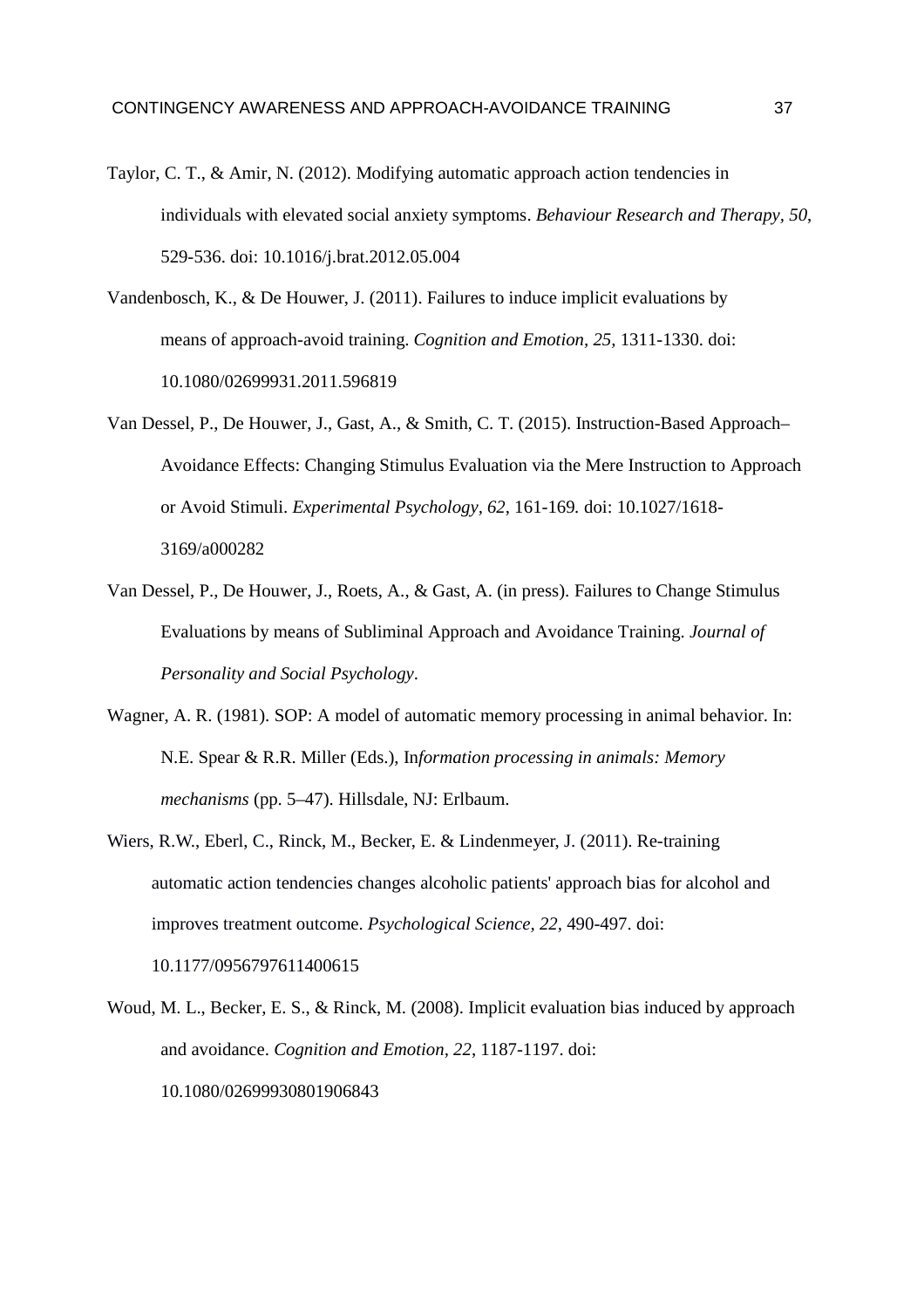- Woud, M. L., Becker, E. S., & Rinck, M. (2011). Induction of implicit evaluation biases by approach-avoidance training: A commentary on Vandenbosch and De Houwer. *Cognition and Emotion, 25*, 1331-1338. doi: 10.1080/02699931.2011.628300
- Woud, M. L., Maas, J., Becker, E.S., & Rinck, M. (2013). Make the manikin move: Sumbolic approach-avoidance responses affect implicit and explicit face evaluations. *Journal of Cognitive Psychology, 25*, 738-744. doi: 10.1080/20445911.2013.817413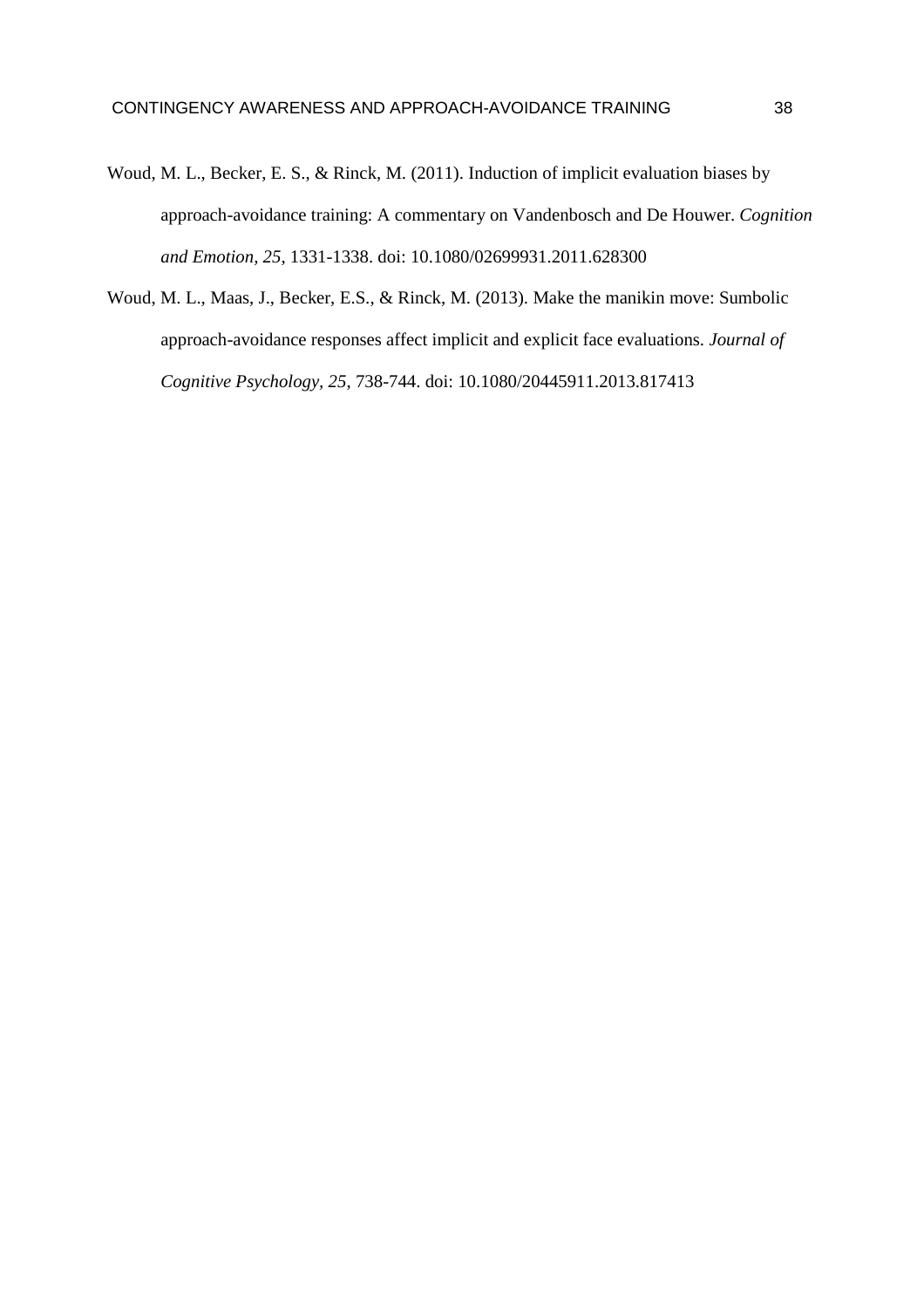# Running head: CONTINGENCY AWARENESS AND APPROACH-AVOIDANCE TRAINING

# Table 1.

*Mean RTs and AA effects (in ms) in the evaluative priming task in Experiment 1 as a function of Target Type, Prime Face Type and* 

# *Contingency Awareness.*

|                            | <b>Positive Target</b> |                     | <b>Negative Target</b> |                     | AA effect |           |
|----------------------------|------------------------|---------------------|------------------------|---------------------|-----------|-----------|
|                            | <b>Approached Face</b> | <b>Avoided Face</b> | <b>Approached Face</b> | <b>Avoided Face</b> |           |           |
| Contingency aware          | 546 (134)              | 554 (133)           | 586 (161)              | 569 (144)           | 13        | p < .001  |
| Contingency reversed       | 581 (160)              | 587 (150)           | 588 (138)              | 606 (166)           | -6        | $p = .19$ |
| Contingency indiscriminate | 568 (145)              | 576 (144)           | 619 (164)              | 609 (149)           | 9         | $p = .16$ |

*Note.* Standard deviations are in parentheses. The AA effect was calculated by subtracting the mean latency of congruent trials (i.e.,

trials with positive target and approached prime or trials with negative target and avoided prime) from the mean latency of incongruent trials (i.e., trials with positive target and avoided prime or trials with negative target and approached prime).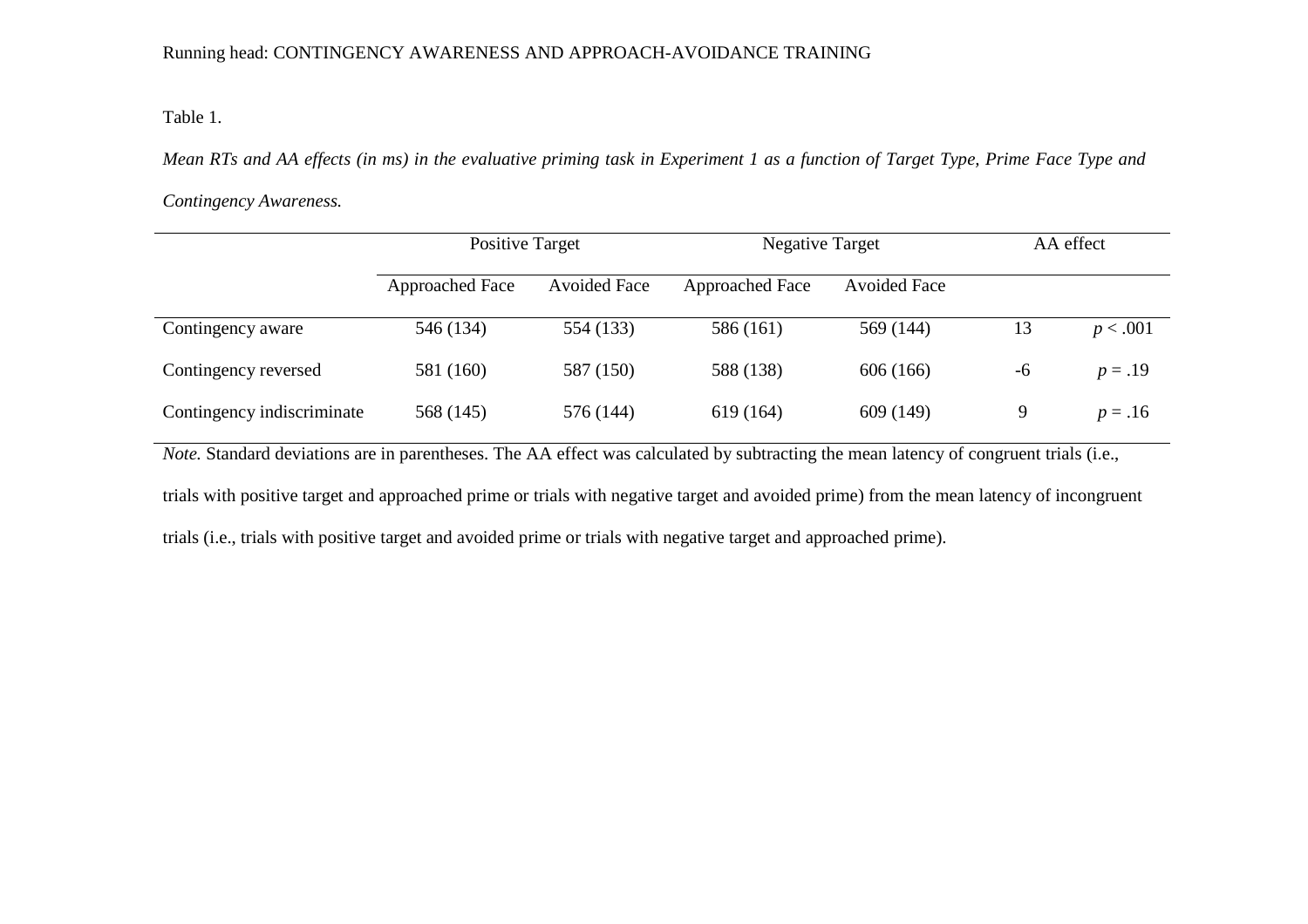# Running head: CONTINGENCY AWARENESS AND APPROACH-AVOIDANCE TRAINING

# Table 2.

*Mean explicit rating scores and AA effects in Experiment 1 as a function of Face type and Contingency Awareness.* 

|                            | Approached Face | <b>Avoided Face</b> | AA effect |            |
|----------------------------|-----------------|---------------------|-----------|------------|
| Contingency aware          | 4.26(1.31)      | 3.47(1.33)          | 0.79      | p < .001   |
| Contingency reversed       | 3.35(1.19)      | 4.16(1.04)          | $-0.81$   | $p = .057$ |
| Contingency indiscriminate | 3.89(0.98)      | 4.03(1.06)          | $-0.14$   | $p = .54$  |

*Note*. Standard deviations are in parentheses. The AA effect was calculated by subtracting explicit rating scores for avoided faces from

explicit rating scores for approached faces.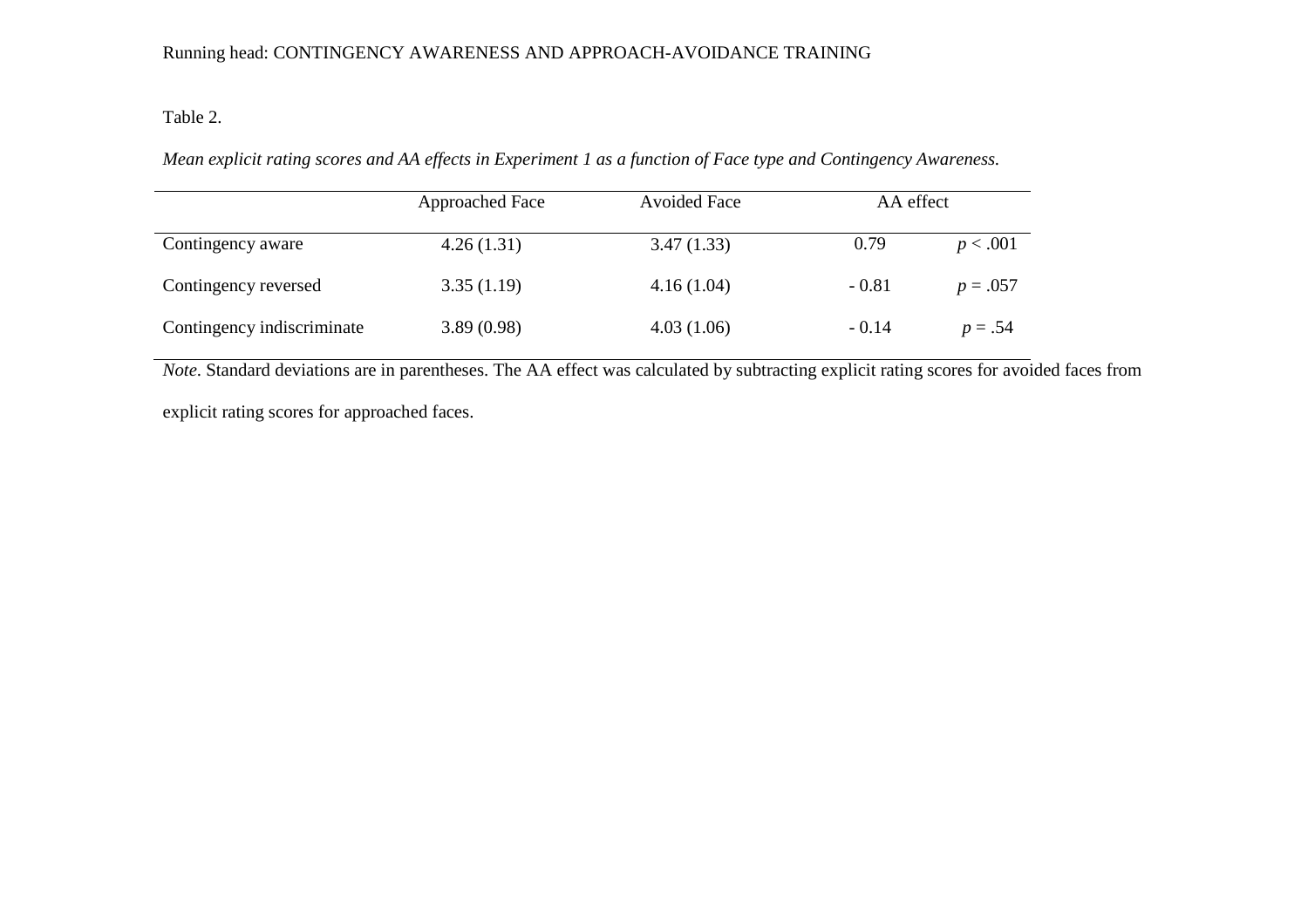# Table 3.

*Mean RTs and AA effects (in ms) in the evaluative priming task in Experiment 2 as a function of Target Type, Prime Face Type and* 

*Contingency Awareness.* 

|                            | <b>Positive Target</b> |                     | <b>Negative Target</b> |                     | AA effect |            |
|----------------------------|------------------------|---------------------|------------------------|---------------------|-----------|------------|
|                            | Approached Face        | <b>Avoided Face</b> | Approached Face        | <b>Avoided Face</b> |           |            |
| Contingency aware          | 529 (116)              | 539 (131)           | 561 (121)              | 551 (119)           | 10        | $p = .002$ |
| Contingency reversed       | 534 (116)              | 529 (113)           | 563 (126)              | 550 (113)           | 4         | $p = .46$  |
| Contingency indiscriminate | 532 (113)              | 541 (122)           | 565 (142)              | 581 (149)           | $-4$      | $p = .65$  |

*Note.* Standard deviations are in parentheses. The AA effect was calculated by subtracting the mean latency of congruent trials from

the mean latency of incongruent trials.